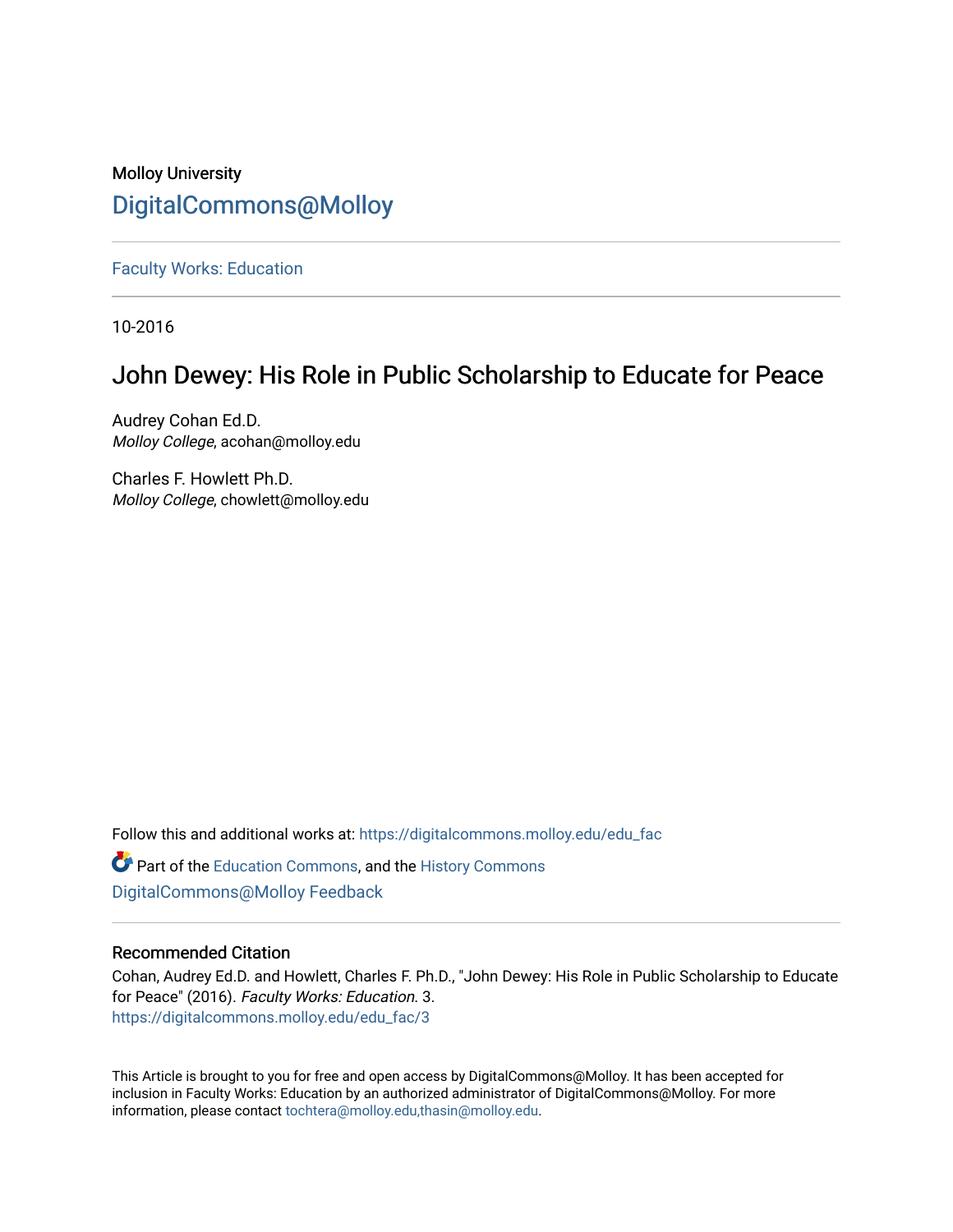*HSE – Social and Education History Vol. 5 No.3 October 2016 pp. 203-222*

# **John Dewey: His Role in Public Scholarship to Educate for Peace**

Charles F. Howlett *Molloy College (USA)* Audrey Cohan *Molloy College (USA)*

**Abstract**

As 2016 is the centennial of Dewey's most famous work, Democracy and Education (1916), it is important to consider Dewey's role in public scholarship to educate for peace. Critical to an in-depth understanding of Dewey is recognition that the early twentieth century marked a transformational period in his views about war and peace. This paper addressed Dewey's less known political and social ideas during the rise of the "modern" American peace movement. In addition, Dewey's views of the role of education in a globalizing world are discussed. The research presented directly reflects global conflicts following World War I, while highlighting the disparity between war and peace.

\_\_\_\_\_\_\_\_\_\_\_\_\_\_\_\_\_\_\_\_\_\_\_\_\_\_\_\_\_\_\_\_\_\_\_\_\_\_\_\_\_\_\_\_\_\_\_\_\_\_\_\_\_\_\_\_\_\_\_\_\_\_

\_\_\_\_\_\_\_\_\_\_\_\_\_\_\_\_\_\_\_\_\_\_\_\_\_\_\_\_\_\_\_\_\_\_\_\_\_\_\_\_\_\_\_\_\_\_\_\_\_\_\_\_\_\_\_\_\_\_\_\_\_\_

**Keywords:** John Dewey, peace education, democracy

2016 Hipatia Press ISSN: 2014-3567 DOI: 10.17583/hse.2016.2097

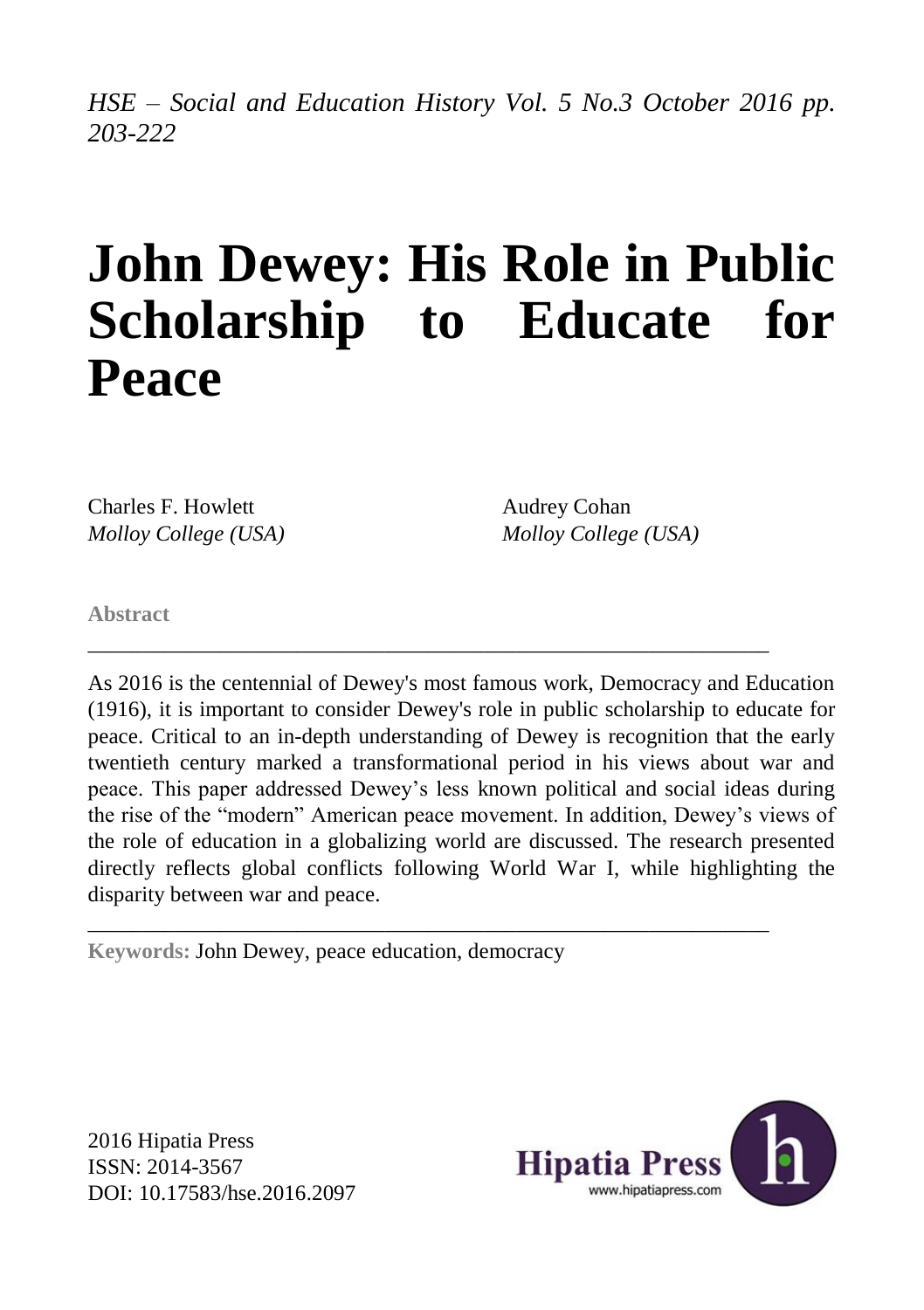*HSE – Social and Education History Vol. 5 No. 1 February 2016 pp. 203-222*

# **John Dewey: Su Papel en el Conocimiento Público para Educar para la Paz**

Charles F. Howlett *Molloy College (USA)*

Audrey Cohan *Molloy College(USA)*

**Abstract**

Ya que en 2016 se cumple el centenario del trabajo más reconocido de Dewey, Democracia y Educación (1916), es importante tener en cuenta el rol que Dewey jugó en la creación de un conocimiento público para educar para la paz. Para comprender en profundidad la obra de Dewey es esencial reconocer que los inicios del siglo XX supusieron un periodo que transformaría su visión sobre la guerra y la paz. Este artículo abordan las ideas políticas y sociales menos conocidas de Dewey durante el ascenso del movimiento "moderno" pacifista norteamericano. Además, se discute la visión de Dewey en relación al rol de la educación en un mundo globalizado. La investigación que se presenta refleja de forma directa los conflictos globales de después de la I Guerra Mundial mientas que se destaca la disparidad entre guerra y paz.

\_\_\_\_\_\_\_\_\_\_\_\_\_\_\_\_\_\_\_\_\_\_\_\_\_\_\_\_\_\_\_\_\_\_\_\_\_\_\_\_\_\_\_\_\_\_\_\_\_\_\_\_\_\_\_\_\_\_\_\_\_\_

\_\_\_\_\_\_\_\_\_\_\_\_\_\_\_\_\_\_\_\_\_\_\_\_\_\_\_\_\_\_\_\_\_\_\_\_\_\_\_\_\_\_\_\_\_\_\_\_\_\_\_\_\_\_\_\_\_\_\_\_\_\_

**Keywords:** John Dewey, educación para la paz, democracia

2016 Hipatia Press ISSN: 2014-3567 DOI: 10.17583/hse.2016.2097

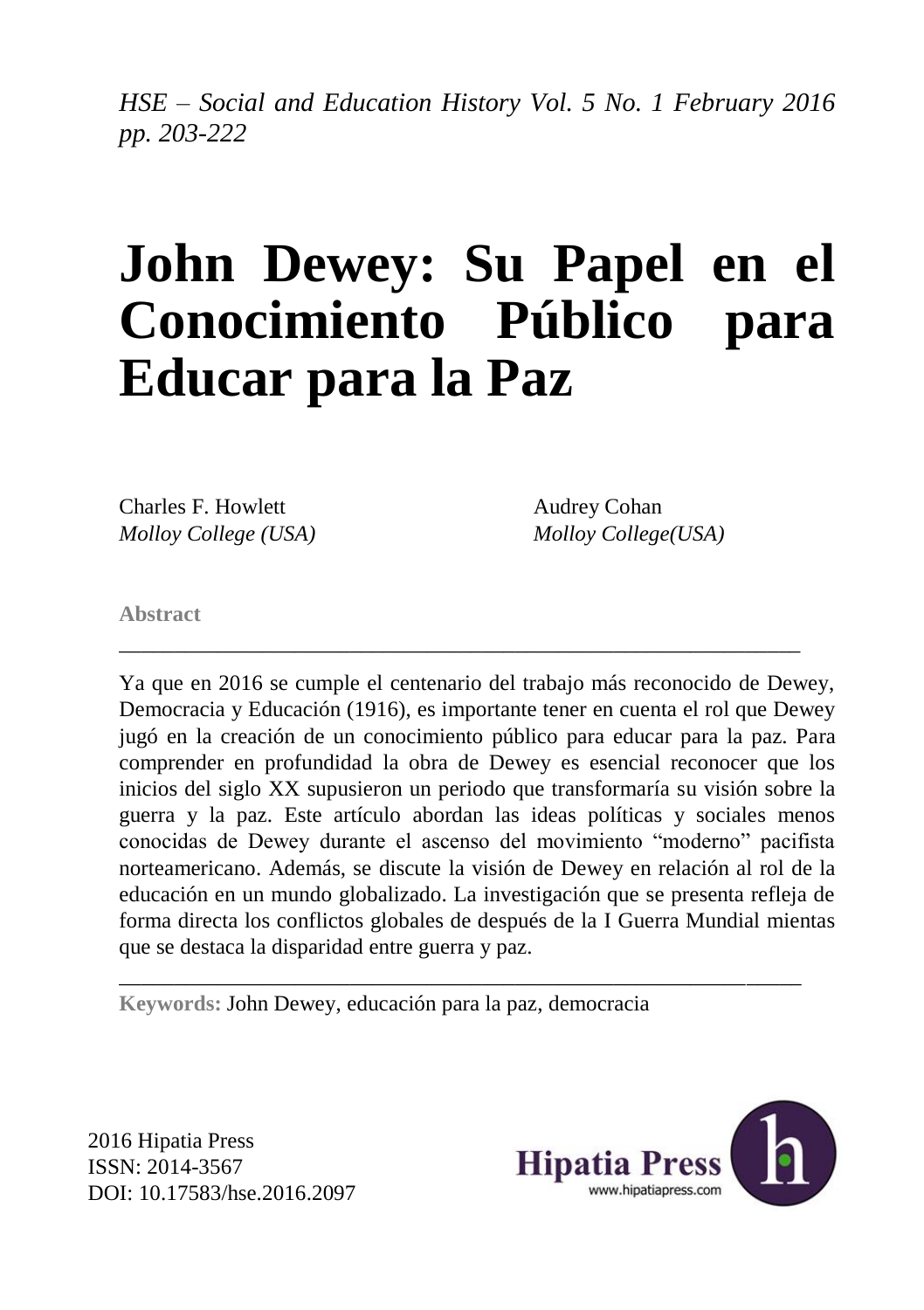s an educational theorist, John Dewey's work continues to be widely read and discussed by both pre-service and in-service teachers. However, critical to an in-depth understanding of Dewey is recognition that the early twentieth century marked a transformational period in his views about war and peace. His less known social and political ideas—particularly his conception of democracy as a way of life—have generated debate and challenges from both the conservatives and liberals alike. This paper recounts Dewey's role in the peace movement and addressed his philosophies as related to global events. The objectives of this paper are twofold: (a) to examine how closely Dewey's activities coincided with the rise of the "modern" American peace movement; and (b) to analyze Dewey's view on the role of education in a globalizing world. Both objectives entailed an examination of cultural resources for promoting both individual and communal growth. The research presented in this paper (Boydston, 1969-1991) directly reflects the "global conflict—fueled by political, territorial, ethnic, and ideological disputes which beckoned United States' engagement" [\(AERA, 2015, p.1\)](#page-3-0) following World War I and highlights the interplay of research and social analysis. **A**

<span id="page-3-0"></span>In the aftermath of the Great War, Dewey became an ardent intellectual spokesperson on behalf of liberal internationalism and world peace. A strong supporter of President Wilson's progressive war aims, Dewey became disillusioned in the aftermath of the wrangling, which took place among the victorious Allies at the Treaty of Versailles. During the 1920s, he devoted his intellectual capital to the Outlawry of War movement resulting in the passage of the 1928 Kellogg-Briand Pact renouncing war as an instrument of national policy. Between the World Wars he also strongly supported the Committee on Militarism in Education, a peace group that opposed the creation of Reserve Officers Training Programs in colleges and universities across the United States. In addition, Dewey provided his own views as to how schools should promote the concept of internationalism and further cooperation among nation-states. Although not an "absolute" pacifist, Dewey's ideas and actions were based on his understanding of pacifism as a realistic and educative instrument necessary for battling the militaristic values and philistine patriotic views within society. Specifically, he did not consider bellicose values conducive to the democratic way of life.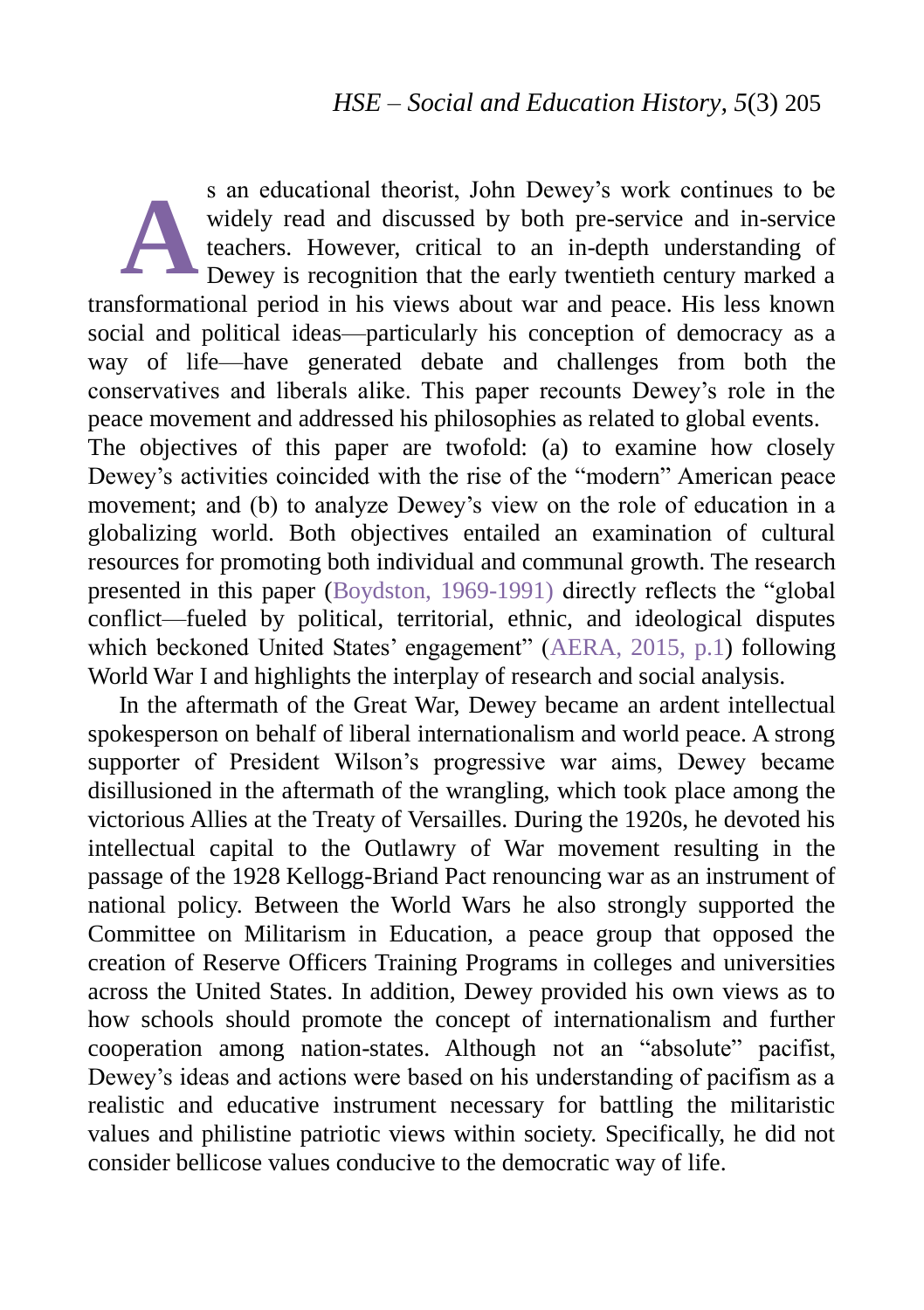#### 206 *Howlett & Cohan – Dewey: His role in public scholarship*

In terms of our discussion, Dewey had the opportunity to address the role of schooling and peace during his journey to the Far East in 1919-1921 (Clopton & Ou, 1973). In one particular lecture he delivered while in China, "The Cultural Heritage and Social Reconstruction," Dewey promoted three ground rules that were necessary if the schools were to create a feeling of democratic cooperation and world citizenship. The first rule and basic aim of education was for the school to create good citizens. When asked by the Chinese students to define what he meant by "good citizen," Dewey responded by listing four qualifications of the good citizen: (1) be a good neighbor and a good friend; (2) be able to contribute to others as to benefit from other's contributions; (3) be one who produced rather than one who merely shared in the production of others, from an economic standpoint; and lastly, (4) be a good consumer. According to Dewey's humanitarian and socially conscious outlook on life a "good citizen" was a person who contributed to the well-being of society. Above all, a "good citizen" was also one who appreciated the values of peaceful living by contributing to and sharing with his fellow citizens the fruits of society.

Dewey's second rule encouraged educators to create an atmosphere of harmony and friendliness whereby a feeling of world citizenship could be generated through the schools by making "students want to fulfill their duties to society, not from compulsion, but by curiosity and willingness, and out of love for their fellow men" (Clopton & Ou, 1973, p. 211). But perhaps the most important rule was his last one, which incorporated the desire to acquaint students with the nature of social life and to the needs of society, as well as to their preparation for meeting these needs. A knowledge of one's environment and a willingness to eliminate its unworthy features, Dewey reasoned, was the main source of educational inspiration for the student. Social reconstruction, he believed, required more than sentiment. It demanded a general understanding of the nature of the problem and a willingness to adapt to new ways of thinking. Carter (2010) further noted that Dewey encouraged "this notion of purposeful engagement with conflicts in society" (p. 190) and he felt it should be part of the relevant educational curriculum. In each case, therefore, Dewey impressed upon his Chinese students a necessity for education to enhance the social, political, economic, and cultural institutions of a democratic society. "The school is the instrument," he concluded, "by which a new society can be built, and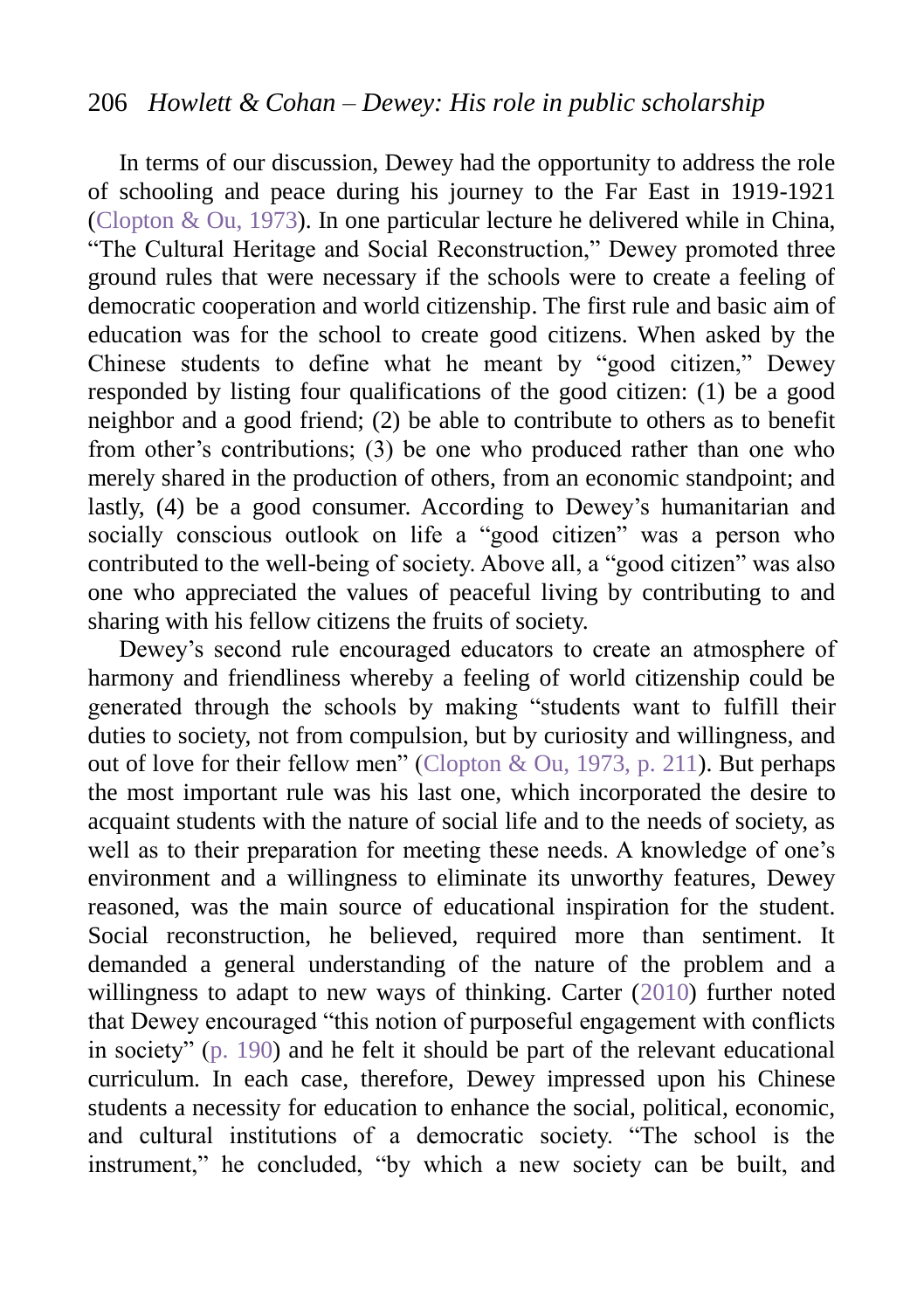through which the unworthy features of the existing society can be modified" (Clopton & Ou, 1973, p. 211).

Upon his return to Columbia University, New York, Dewey began calling for a new kind of curriculum, which would explore the theme of nationalism within an international context. What this curriculum should develop and encourage, he contended, is an attitude of world patriotism, not chauvinistic nationalism. "The teachers in our schools, and the communities behind the schools," he told his students at Teachers College and readers in the *Journal of Social Forces*, "have a greater responsibility with reference to this international phase of social consciousness and ideals than we have realized. As we need a program and a platform for teaching genuine patriotism and a real sense of the public interests of our own community so clearly we need a program of international friendship, amity and good will" (Dewey, 1923, p. 516). He insisted unhesitatingly,

We need a curriculum in history, literature and geography, which will make the different racial elements in this country aware of what each has contributed and will create a mental attitude towards other people which will make it more difficult for the flames of hatred and suspicion to sweep over this country in the future, which indeed will make this impossible, because when children's minds are in the formative period we shall have fixed in them through the medium of the schools, feelings of respect and friendliness for the other nations and peoples of the world. (Dewey, 1923, p. 516)

Dewey's arguments further highlighted the disparity between the two ends: war and peace. In terms of war, education teaches people to accept selfish behavior, promote authoritarian methods of rule, ignore moralistic reasons for good behavior, encourage coercion in the name of patriotic conformity, and comply with patterns of structural violence. In contrast, education for peace fosters responsibility, openness, innovation, selfmotivation, cooperative behavior, and barrier-free opportunities to pursue individual interests for the common good.

Dewey's intent was not to intellectualize the subject. Establishing a peaceful world order would never be accomplished by simply providing information and developing intellectual virtues. What he suggested is that one of the most important responsibilities for schools is to foster moral self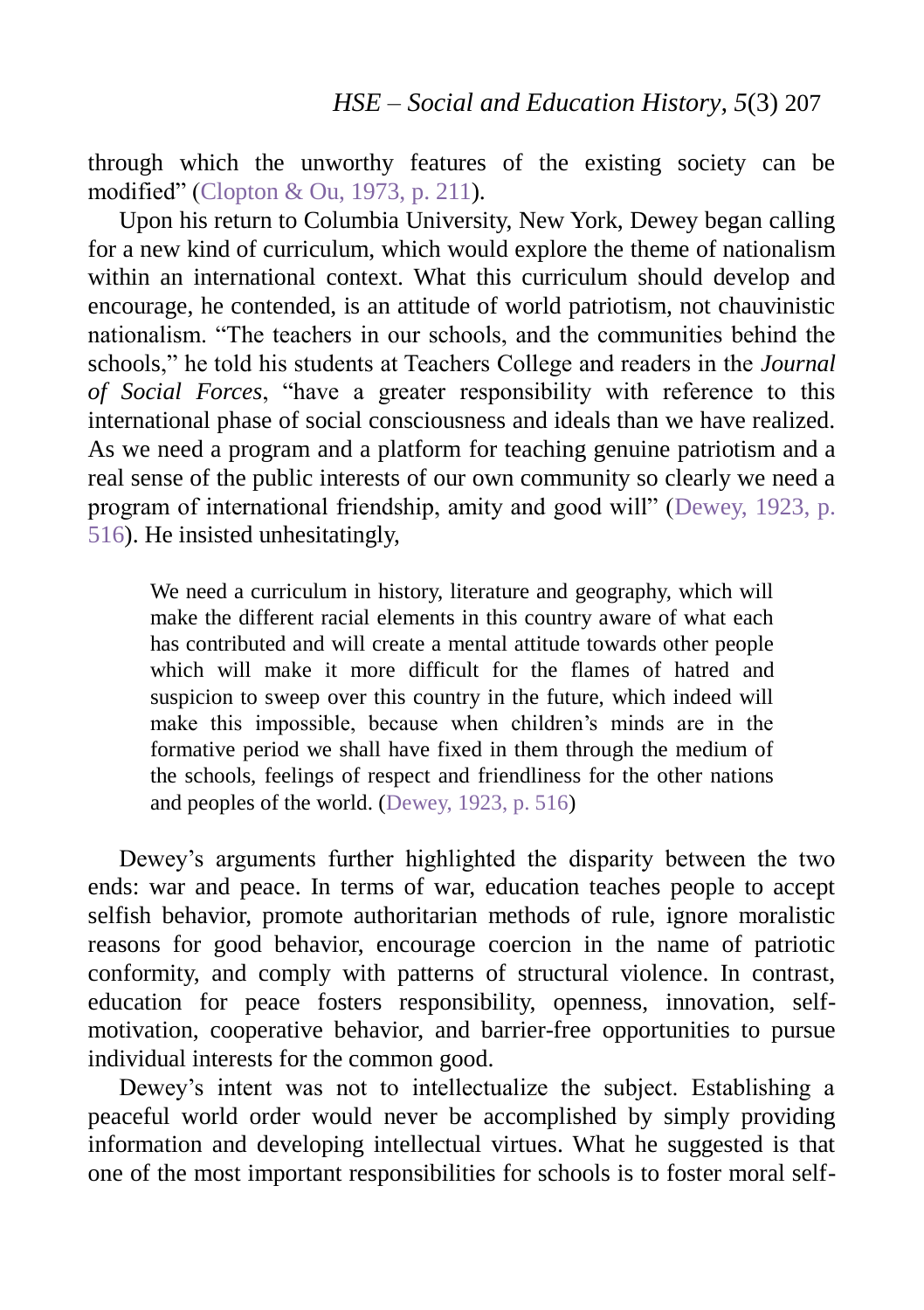discipline and humanistic self-fulfillment. The lesson he, himself, learned from the war was how effective schools were in promoting a singular patriotism. The final grade, however, was a failure.

Teachers did not communicate to their students that the ultimate goal was not the rightness of America's involvement in the war but the establishment of a global community rejecting the resort to armed conflict. "From the standpoint of…education, a large portion of current material of instruction," Dewey wrote in 1922, "is simply aside from the mark." No wonder, he continued, "Our schools send out men meeting the exigencies of contemporary life clothed in the chain-armor of antiquity, and priding themselves on the awkwardness of their movements as evidences of deepwrought, time-tested convictions." Is it any wonder that pupils "are ripe to be gulled, or that their attitude is one which merely perpetuates existing confusion, ignorance, prejudice and credulity" (Ratner, 1929, pp. 779-780). Since the United States helped win the war it was now America's responsibility to tear away the clothing of "chain-armor antiquity" and proudly don the robes of lasting world peace.

In terms of analyzing the role of education in a globalizing world, moreover, Dewey's involvement in the 1920s Outlawry of War movement is quite illuminating. Here we see Dewey applying his philosophical and educational theories on behalf of the "modern" American peace movement. The attempt to find common ground between the supporters of the newlyestablished League of Nations and those seeking to renounce war through juridical means reached its apex in the 1920s. This effort would culminate in 1928 with the signing of the Kellogg-Briand Pact or, as it was popularly known in European circles, the Pact of Paris. The attempt to outlaw war highlighted the efforts of both conservative and radical peace activists in which there were those advocating a fairer, peaceable world perfecting existing political and social structures based upon a slow and deliberate change, and those urging a more transformative world. The more radical peace activists exhorted new social structures and a redesigned political order carried out by mobilizing mass public opinion to adopt more drastic measures in order to force quick change outside of the normal diplomatic channels. The resulting peace pact "became a cultural icon as much as a policy objective for the peace movement," (Limberg, 2014, p. 396) and one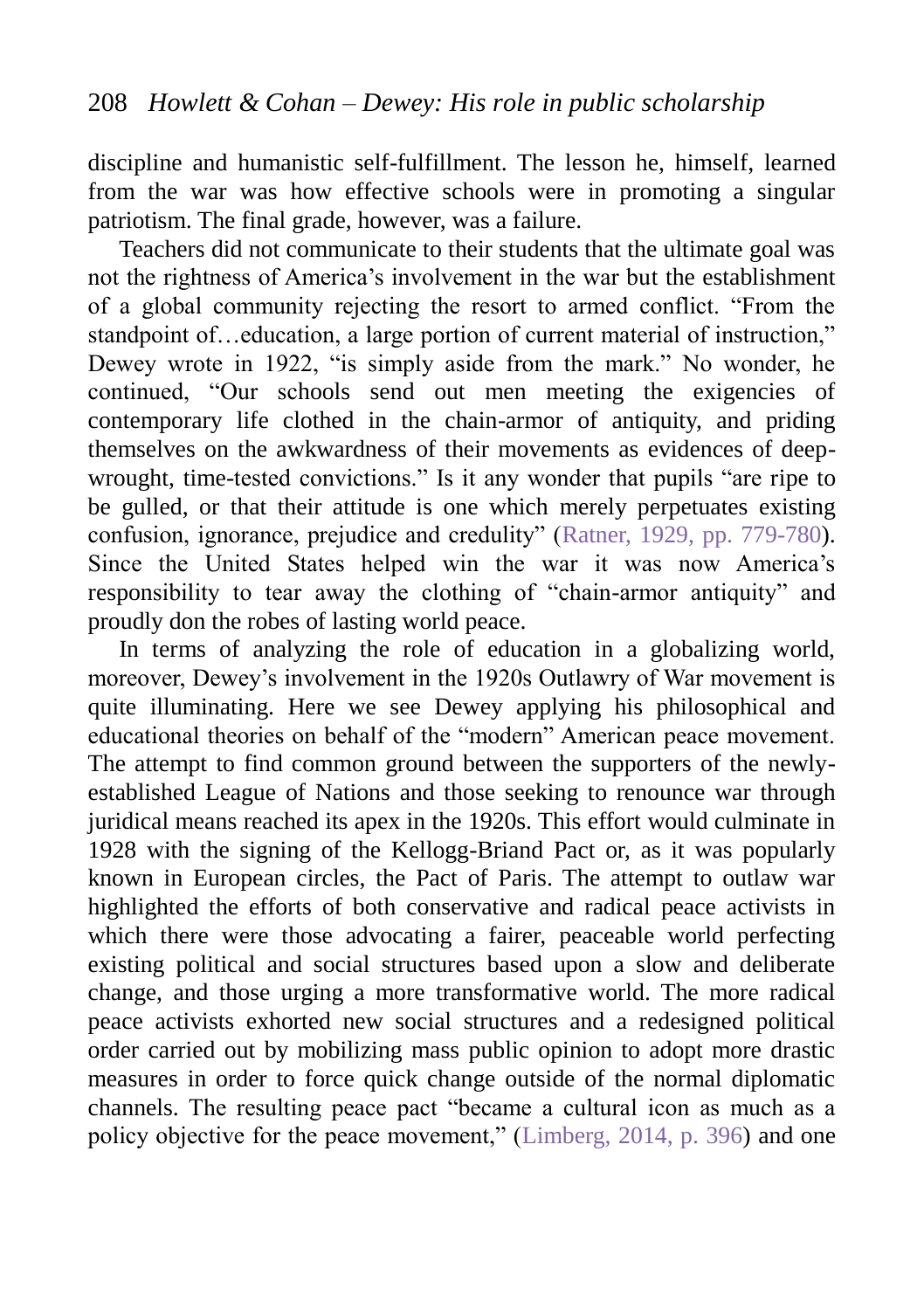of its most noted supporters was Dewey. The Outlawry campaign became his major contribution to postwar liberal internationalist thought.

Earlier efforts to develop world order based on international law and arbitration had been undertaken prior to the outbreak of war in 1914. In fact, for a good part of the nineteenth century, arbitration was the primary goal of internationalists and leading peace societies in both the United States and Europe. The notion of arbitration had been approached from different angles, but all were focused on promoting an understanding in which nations would agree to submit their differences to an impartial arbiter prior to resorting to armed conflict (Patterson, 1976).

The Outlawry of War crusade was primarily a moralistic-legalistic approach to international diplomacy. Relying on the means of creating overwhelming public support for the program—an approach characteristic of the "modern" peace movement's grassroots composition—the Outlawry of War proponents had three objectives: (1) outlaw war as a legal method of settling international disputes; (2) establish a code of international law that all nations would adhere to; and (3) create a court of justice similar to the US Supreme Court, which would encourage each nation to surrender its own war criminals—no matter how influential—to an international tribunal. Specifically, the immediate aim was not to eliminate war but to delegitimize it as the court of last resort (Ferrell, 1953).

The driving force behind the Outlawry of War crusade was a rich Chicago lawyer by the name of Salmon O. Levinson. Levinson, a graduate of Yale Law School in 1888, had been a very successful corporation lawyer. Originally a staunch supporter of Wilson's plan for a League of Nations, Levinson had gradually become disillusioned by what took place at Versailles. His increasing disenchantment after 1919 led to his conclusion that the use of sanctions against a nation was the equivalent of war. He noted that it was ludicrous to attempt to outlaw and abrogate war while at the same time threatening it as a means of enforcement (Stoner, 1943).

In order to build intellectual support for his idea he enlisted Dewey's help. Given Dewey's penchant for engaging in public issues impacting upon the democratic way of life, Levinson believed that Dewey could apply his "method of intelligence" to the cause of world peace. Thus Dewey's version of the Outlawry idea entailed using the applied intelligence to build the requisite moral and political awareness, which would achieve the realization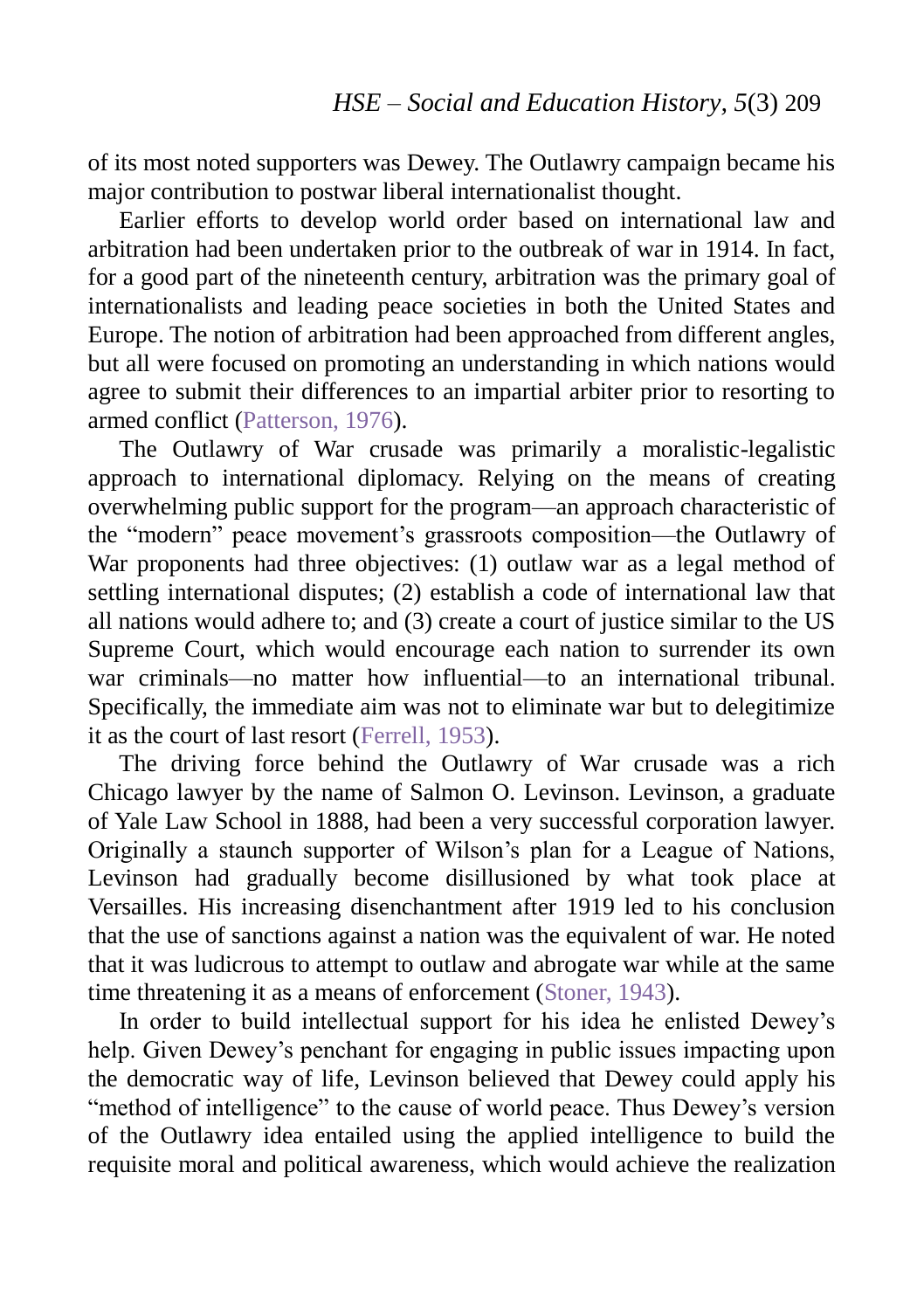(conceptually and in application) that the system of war is detrimental to the demands of any situation. This would require, Dewey believed, changing the existing thinking on war, which considered it a legitimate institution. A code of law and a court—as both a means and an end—coincided with his pragmatic approach to world politics. Thus, the means—the moral judgment to create a court—could be interconnected with the end—the political will to back the court's decisions. To Dewey's way of thinking, Outlawry was a constitutive act of public engagement designed to replace long held acceptance of the brutal struggle between one absolute authority with another. According to one Dewey biographer, Westbrook (1991), "For Dewey, outlawing war was both an end of and a means to the democratization of politics, not only in the United States but throughout the world" (p. 269).

His attraction to the crusade was based on a genuine desire to unite Levinson's (1918, 1918a) legalistic approach to peace with his own desire to redirect society's moral and ethical sentiments against war. He believed that "a re-organization of international relations would serve to harmonize the ethics of nations with those of individuals and thus help to civilize international life" (DeBenedetti, 1968, p. 4; DeBenedetti, 1980). Dewey was committed, moreover, to the belief that a community of enlightened members could actively participate in their own self-creation. Outlawry of War, as both a social instrumentality and diplomatic weapon, Dewey maintained, offered the public an opportunity to demonstrate its commitment to make world peace an actuality.

Thus, the basic theoretical premise as well as pragmatic argument undergirding Dewey's support for the Outlawry plan, rested upon his assumption that the means proposed to implement this new idea was an educated public opinion—cognizant of morality as justice formulated through standards of societal consciousness. This public understanding would then recognize the need for internationalism and cooperation among nations. Such cooperation would also function as the means for designing a treaty outlawing war when signed. Ultimately, the Code of Law and Supreme Court, when finally created, would become effective and enduring instruments of international peace. At no time did Dewey contemplate the "chimerical possibility" of successfully outlawing war by a mere juristic declaration or by legal excommunication. The function and effectiveness of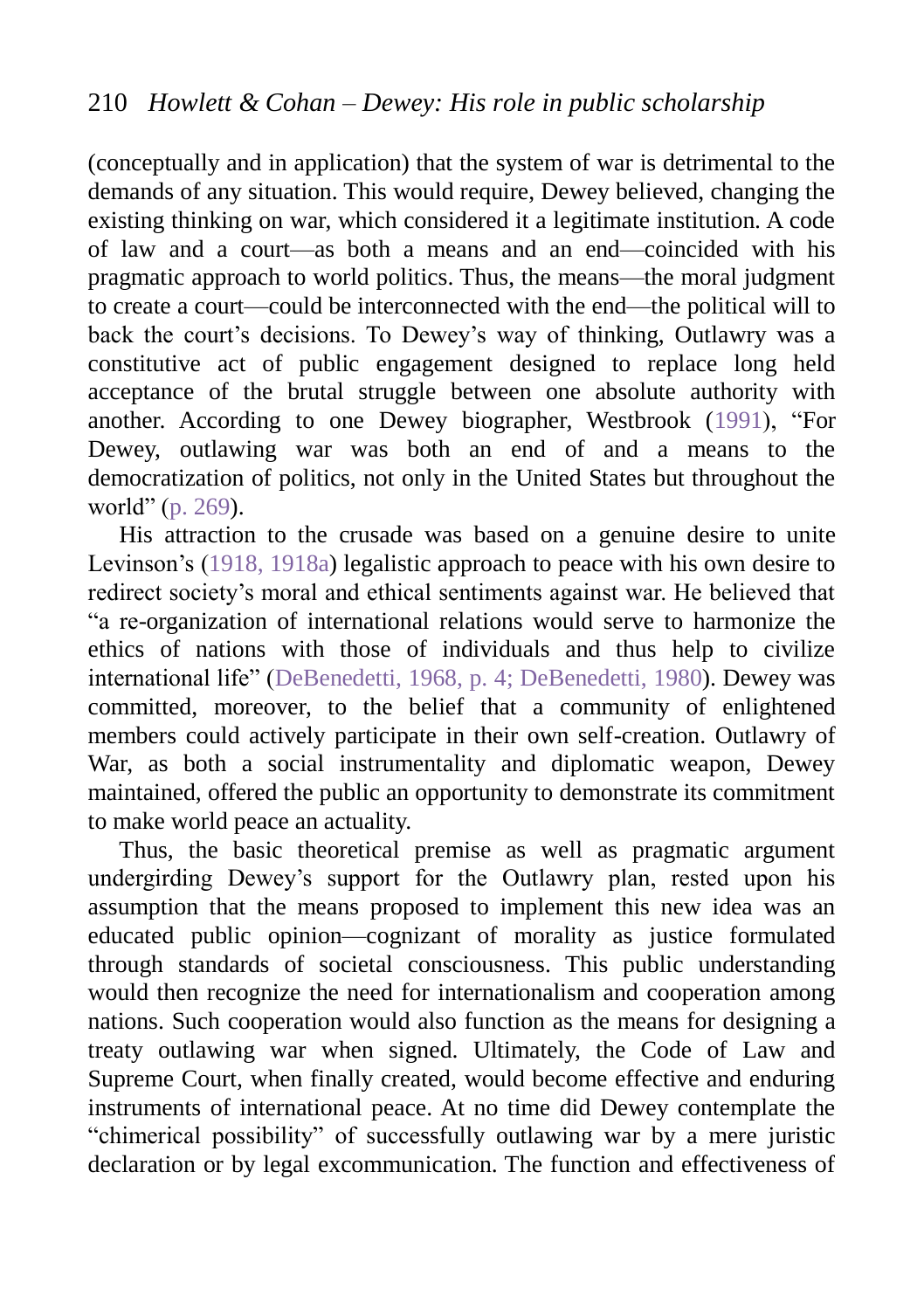a World Supreme Court, in Dewey's opinion, rested not upon enforcement of sanctions but upon developing educated moral and ethical judgments—the means—of humankind.

Clearly, Dewey considered the Outlawry movement as an extension of his democratic social psychology. For Outlawry to take hold only the right cultural conditions would have to be established in support of the kinds of behavior that integrate emotions, ideas, and desires disposed to peaceful coexistence—those educated moral judgments. Instead of perfecting the art of war, nations and their peoples need to perfect the art of peace. Outlawry can assist in establishing a proper image of the world as an interdependent whole directed by political decisions aided by reasoned psychological, economic, and sociological knowledge of the probable reactions of different political systems capable of waging war.

It was Dewey's primary intention to see to it that reason would take precedence over emotion and blind trust; Outlawry was just the first step in the legal battle against war. The objective of the program was to work on the minds and dispositions of the public. If more people were taught that war was a crime against humanity coercive measures to prevent its recurrence would no longer be needed. Understanding would replace fear, and agreement would replace distrust. Quite clearly, the problem was not what reprisals a nation must fear for considering acts of blatant aggression but the moral and ethical incompatibility in undertaking such a course. If the internationalism of the modern world, in both its economic and psychological, and its scientific and artistic aspects, was to be truly liberated and made articulate, Outlawry of War was the most realistic, indeed the only realistic, means for firmly establishing "an international mind to function effectively in the control of the world's practical affairs" (Dewey, 1923a, p. 9). Thus, it would appear that Dewey's identification, association, allegiance, and participation in the Outlawry of War crusade was in complete agreement with his pragmatic approach to international peace. Perhaps the late historian Curti (1967) put it best when he wrote:

If Dewey's dedicated devotion to this program seemed naively idealistic to some of his contemporaries as well as to historians, it was nevertheless an important testimony to his conviction that war might be eliminated if the world stopped thinking in terms of war and that an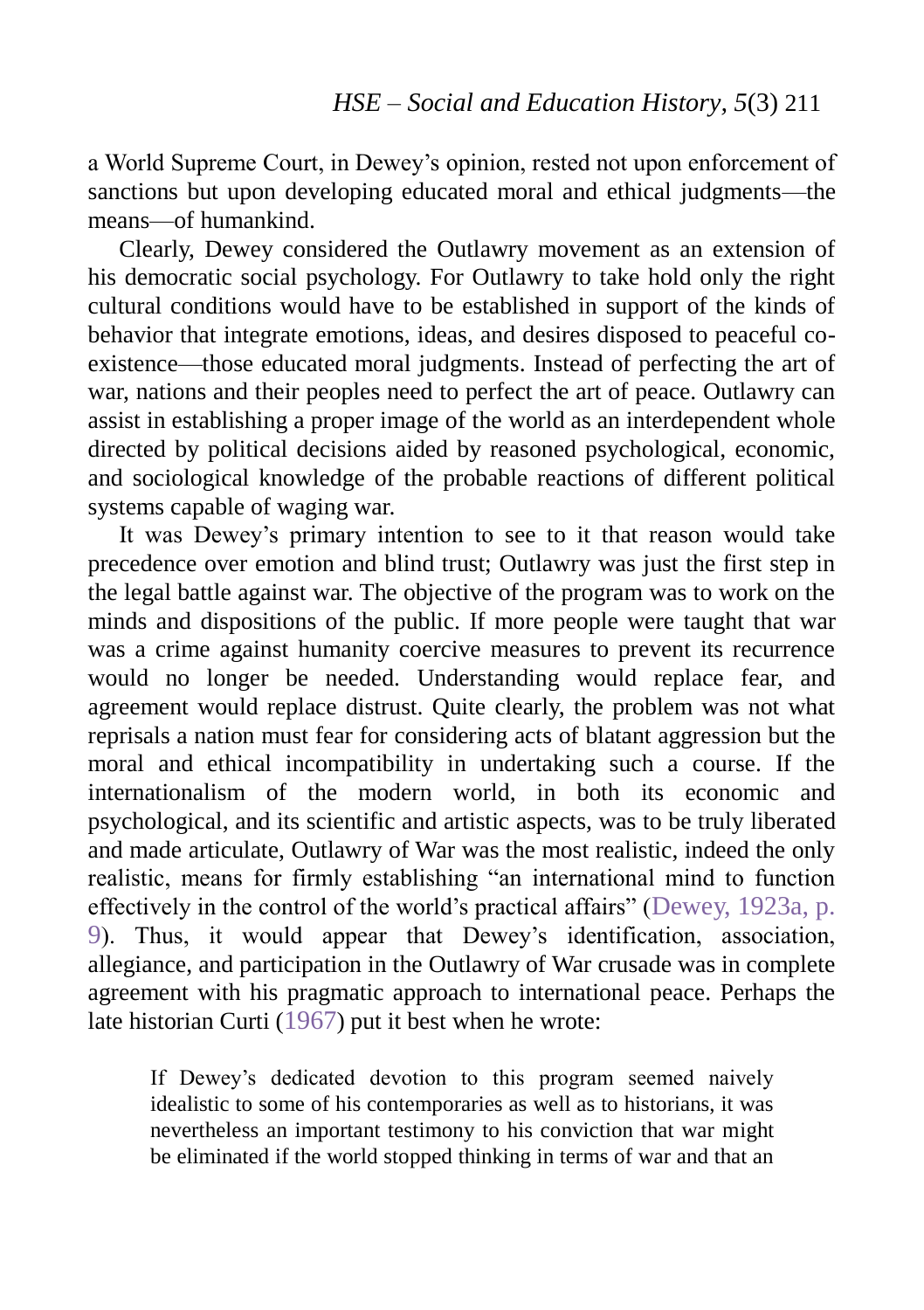### 212 *Howlett & Cohan – Dewey: His role in public scholarship*

unlimited national sovereignty contradicted both common sense and social and human needs. (p. 1117)

Dewey's philosophical investment in the Outlawry principle also demonstrates clearly how he attempted to connect his political and social thought to the larger goal of world peace. Philosophically, Dewey insisted that the key issue for any successful understanding to acceptance of Outlawry was to inquire why the pervasiveness of war as a legalized method was considered as an established political institution. He believed that the public was unaware of this fact and, as part of its knowledge base, accepted it as reality. Removing the theoretical obstacle to a full appreciation for the Outlawry concept required people to look beyond the political connection between war and law. It necessitated that individuals revise their long established thinking, so that legal methods be used against war rather than for it. His philosophy was directed at using the experiential, not knowledge, as the means to achieve an end to war.

Understanding Dewey's position (Martin, 2002) derived from his belief that there first needed to be a general recognition of the problem of war, which had been promoted by political concerns and defined as part of power politics. Based on past experience, alliances and military buildups indicate that power politics itself represents a series of steps to armed engagement; each aspect increases the chances of conflict between equally competing states. Once the process of inquiry created awareness to this fact then the second development in the mind would follow. It would be a solid body of belief and will that the rule of law against war would replace the longestablished political acceptance of the use of military force. It would mark an important step forward in resolving disputes between established countries that feel threatened by new ones on the rise. He considered the idea of Outlawry as a test to discover whether the will of the people would be for war or peace. It was not a matter of providing a solution to the problem, but a method for removing those theoretical obstacles, which prevented it from being addressed.

Quite simply, he argued in favor the method of intelligence for overcoming the theoretical road blocks, which proposed that knowledge is based on the public's experience of dealing with problems and improving the prospects of collective action as it pertains to human affairs. Dewey's application of democratic theory, as tied to the debate between diplomacy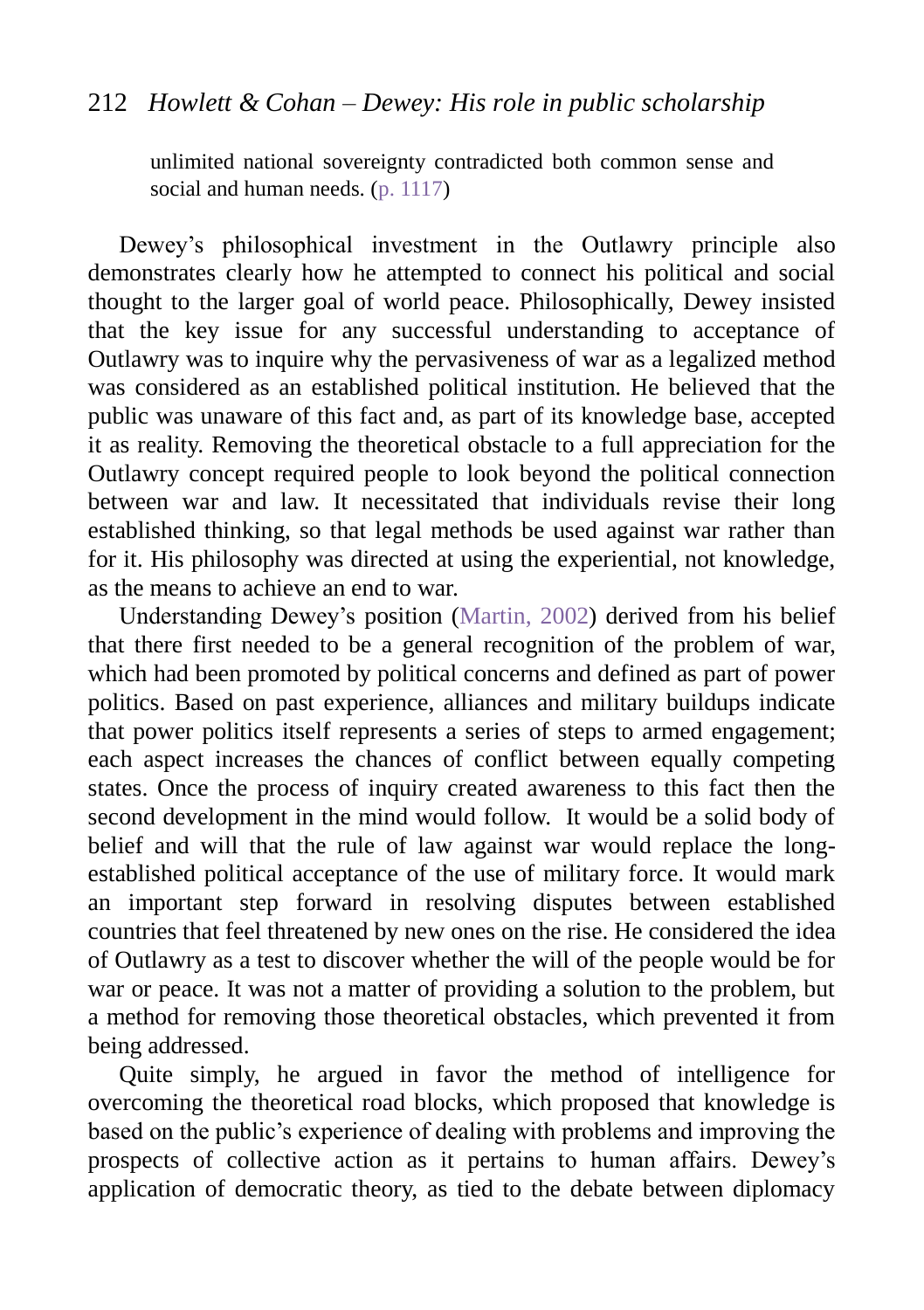and Outlawry, rested upon the public's authority as the instrument for all judgments. Overly optimistic, he pinned his hopes in the method of intelligence so that the process of inquiry would lead to the realization that Outlawry in practice represented the culmination of public engagement and democratic deliberation.

Public engagement and democratic deliberation also involved his views regarding militarism in education. After World War 1 a concerted effort was undertaken by the United States Military to establish a Reserve Officers Program on college campuses. This attempt to inaugurate a new era in civilian-military relations—a result of the war psychology—culminated in the National Defense Act of 1920. The act itself was an ambitious plan for bolstering the nation's military, with the underlying aim of not getting caught off guard if the threat of war should once again become a reality. This initiative provided for the establishment of over three hundred ROTC units with about 125,000 students participating in the program on college campuses throughout the country. In addition to the creation of the ROTC program, another provision of the act provided for the construction of summer training camps for youths. The program, optimistically referred to as Universal Military Training, began to admit prospective recruits in 1922, offering a combination of military and civic instruction to ten thousand young men for a thirty-day period. The program was a two-year course in military subjects with weekly drill instruction. Upon graduation an individual trainee would automatically receive a commission in the US Army. Furthermore, efforts were also undertaken to establish a voluntary training program for public high school students during after school hours. Its purpose was to establish a bridge for promoting citizenship awareness for the children of the millions of new immigrants arriving in America (Ekirch, 1956).

A primary reason why Dewey opposed the militarization of schooling was his firm belief that discipline was unsuited to classroom purposes. He opposed the authoritarian practices of military training as well as the emphasis on rigid conformity to rote drills. Such techniques, he believed, were monotonous and boring. To Dewey, education should be a creative and self-developmental process; any form of strict discipline ran counter to his views on progressive education, and rigid uniformity was unacceptable. A sense of libertarian values plus a belief in a self-developmental form of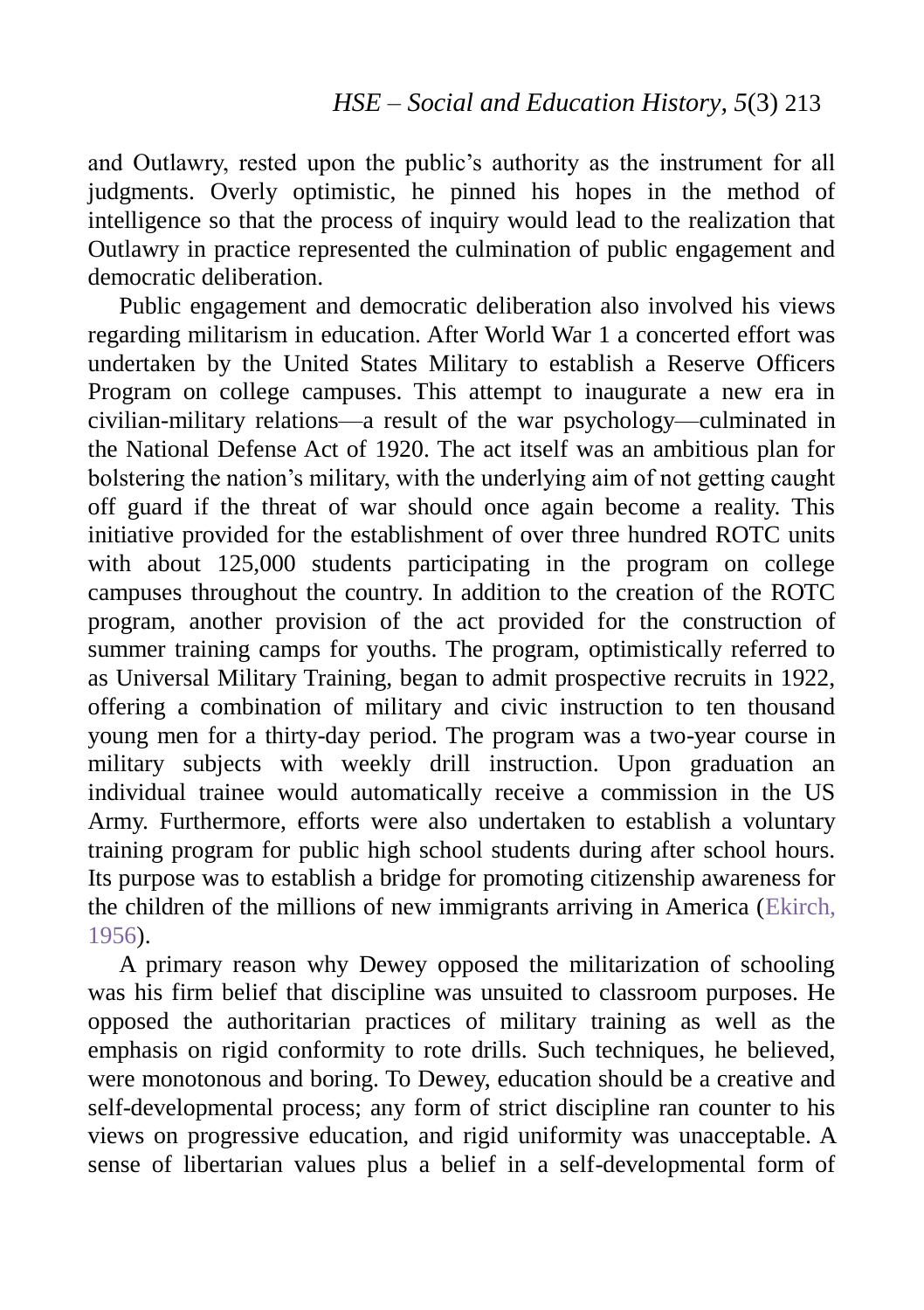education oriented to a moral way of thinking accounted for Dewey's consistent opposition to militarism in education. In fact, one of the more distinctive features of his book *How We Think* (first published in 1910) was the emphasis he placed on the importance of moral thinking as an essential character trait—certainly in response to the world situation facing future generations of students. "They are not the only attitudes that are important [open-mindedness, whole-heartedness, responsibility] in order that the habit of thinking in a reflective way may be developed," he wrote. "But the other attitudes that might be set forth are also traits of character, attitudes that, in the proper sense of the word, are moral, since they are traits of personal character that have to be cultivated." In other words, thinking should not be a mechanical process but rather a matter of "how we should live our lives as moral agents if we are to think effectively" (Dewey, 1971, p. 53).

Clearly, the mechanical, non-cognitive aspects of military training were in direct opposition to Dewey's pedagogy. Dewey had long criticized existing practices in education for placing too much emphasis on the mere symbols of knowledge and for being reluctant to make sufficient use of positive, firsthand engagement with experience. He noted that direct contact with experiences fostering cooperation, not conformity, should be the basis for learning and understanding. Teaching the art of the martial spirit, he argued, elevates the mere symbols of knowledge related to that subject swords, uniforms, guns, and glory—and reinforces them in a philistine way.

His views on the subject date as far back as the 1890s when he established the Laboratory School at the University of Chicago just when the apparent effects of urbanization on education were surfacing. The introduction of military subjects and forms of physical education reminded him of the detrimental effects of a mass urban system of public schooling, which required rigid structure to accommodate the influx of immigrant children. Dewey believed that militarization in education creates a mechanized and bureaucratic system of learning, a system that will lead only to unquestioned obedience to the state and those in positions of authority. Dewey feared that without the presence of freedom in this setting, students' abilities to think critically would be compromised.

In a 1916 *New Republic* article titled "The Schools and Social Preparedness," prior to American military intervention in the war, he took direct aim at the preparedness advocates by questioning their sincerity and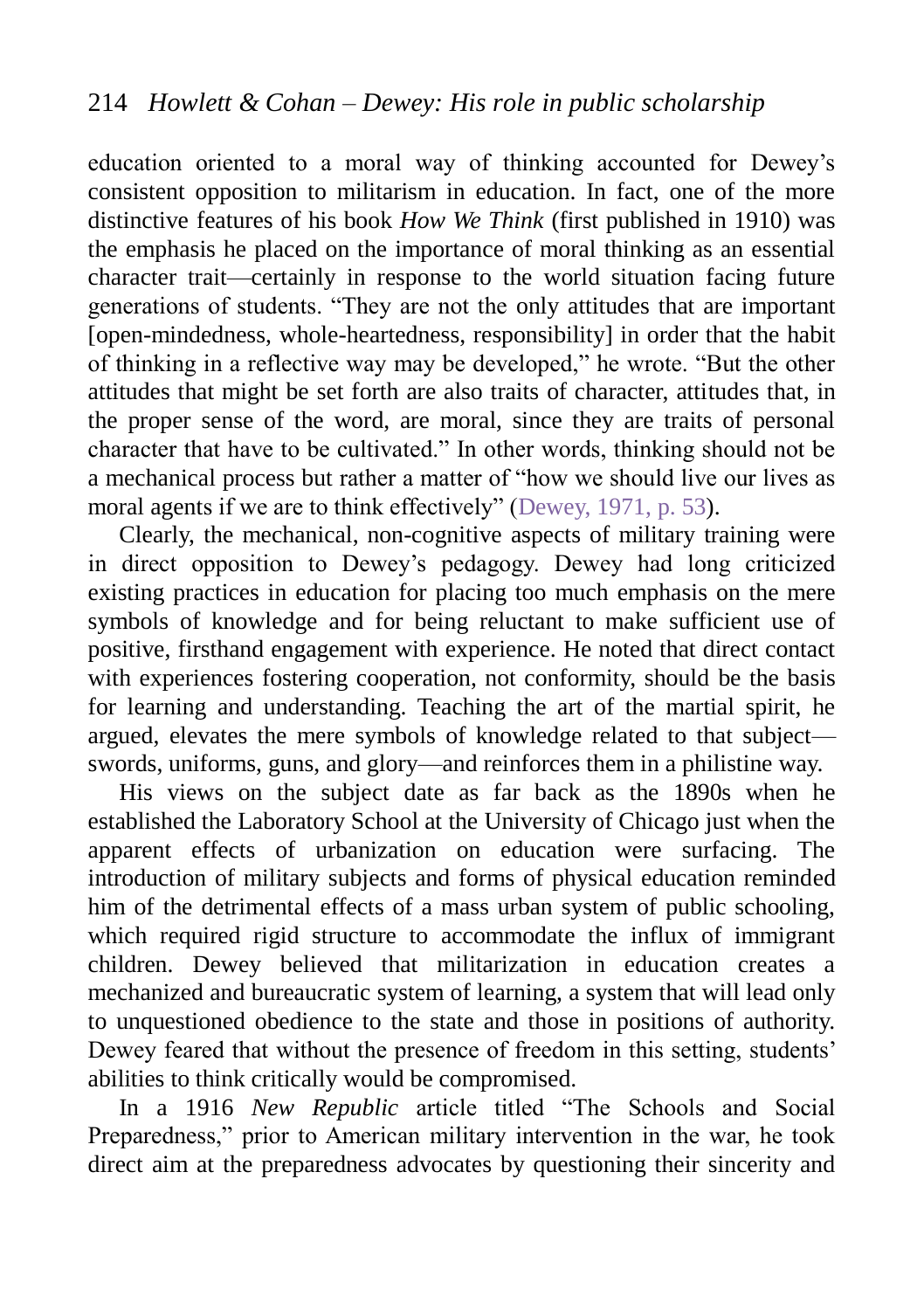underscoring the additional burden such a program would place on teachers and pupils. "A few years from now our state legislatures may be besieged by ardent advocates of international peace," he wrote, "who will guarantee the future amity of the world if all children can have a fourteen weeks' course of lessons in 'peace.'" Certainly, in light of the war, Dewey carefully considered the role that high school students might play, but he could not accommodate the idea that schools would be integral to the war effort: "Just now, however, the clamorers for preparedness have the speaker's eye, and two or three hours a week of drill exercise is to be made compulsory in high schools. . . . All of this mechanical confidence in the mechanics of school programs is an ironic tribute to our national faith in the efficacy of education. Meantime it is hard on the schools." The results of such legislation will be "overburdened schools with…distracted teachers and pupils" standing "a good chance of being offered up a sacrifice on the altar of 'act first and think afterwards'" (Ratner, 1929, pp. 474-475).

Dewey championed the view that "[w]e are a pacific people and in the main a kindly disposed one; we regret the loss of life, the flames of hatred in Europe," although this would be transformed a year later with American military intervention in World War I. Dewey was slowly preparing the groundwork for future peace education endeavors, which he would undertake in the war's aftermath: "Unless the methods of critical discrimination which they [universities] foster extend into our secondary schools and thence, indirectly at least, into the elementary schools, we shall find democratic control tied to a course of inert drift alternating with periods of excited explosion. To make our schools the home of serious thought on social difficulties and conflicts is the real question of academic freedom, in comparison with which the topic which we have hitherto dealt with under that head is indeed academic." Fostering social change and freedom to act independently is the academic mission of schooling: "A nation habituated to think in terms of problems and of the struggle to remedy them before it is actually in the grip of forces which create the problems, would have an equipment for public life such as has not characterized any people." There is absolutely nothing wrong, he insisted, with connecting "this intellectual habit with coherent thinking in matters of foreign relations" (Ratner, 1929, pp. 474-475).

His consistent belief that militarism in schools perverts the positive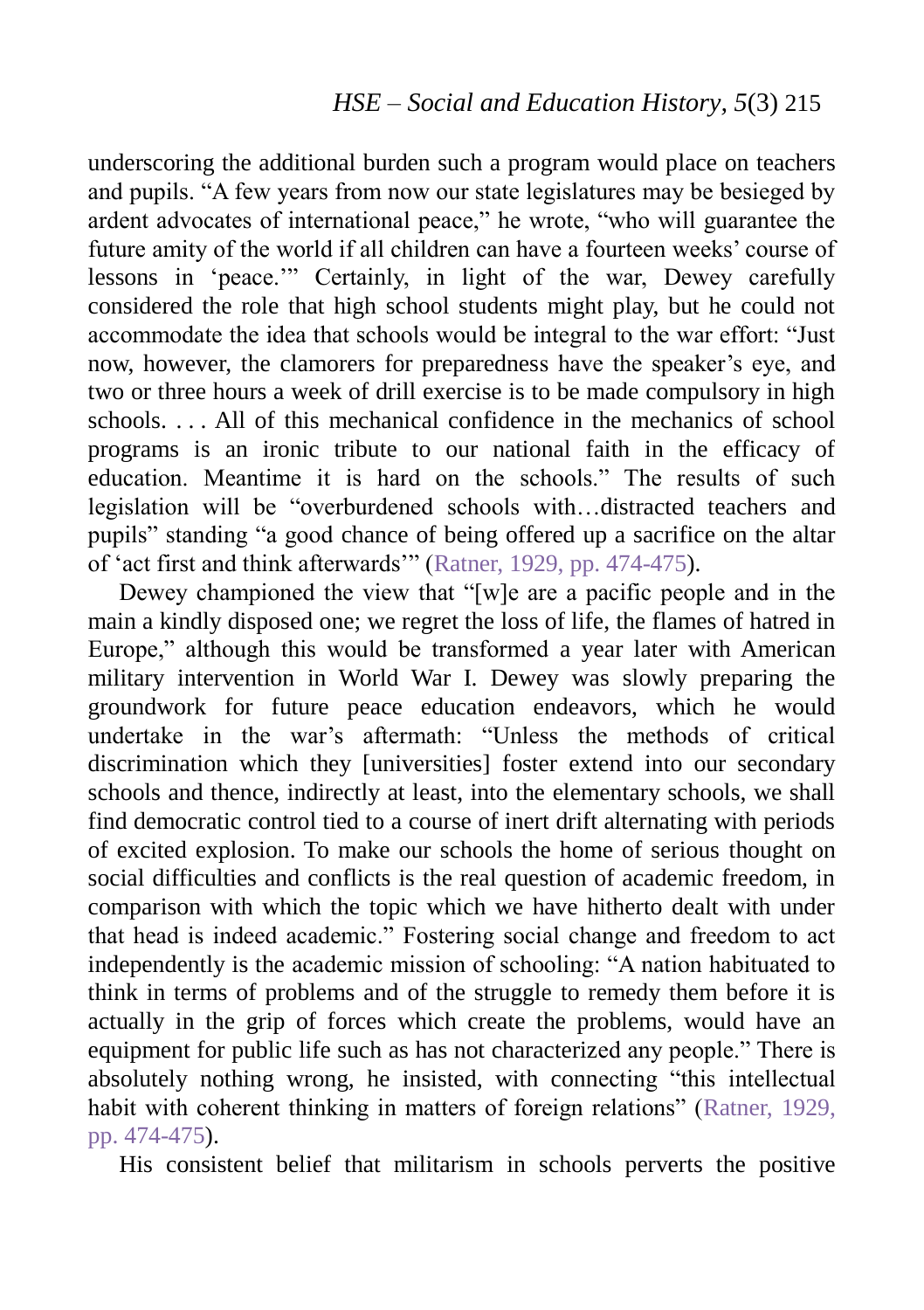aspects of nationalism as a unifier of different cultures and understanding led to his direct involvement in the Committee on Militarism in Education, established in 1925. As a pubic intellectual Dewey worked with the committee in its efforts to accomplish two specific objectives: to act as a lobbying group seeking legislation to prohibit federal funds for compulsory military training courses for ROTC units on campus and to function as an educational propaganda agency. "We are now faced," he wrote prior to the committee's establishment, "by the difficulty of developing the good aspect of nationalism without its evil side; of developing a nationalism which is the friend and not the foe of internationalism." More importantly, he opined, "Since this is a matter of ideas, of emotions, of intellectual and moral disposition and outlook, it depends for its accomplishment upon educational agencies, not upon outward machinery. Among these educational agencies, the public school takes first rank" (Dewey, 1916/1980, p. 203).

Perhaps Dewey's most important educational contribution to the committee was lending his pen to composing introductory remarks to the organization's publications. For example, one of the final pamphlets published by the committee, Edwin C. Johnson's *Mars in Civilian Disguise!* (1939), Dewey wrote the foreword. Supporting Johnson's claim that the federal government's training program for student pilots is camouflage for "a definitely militaristic project," not a civilian one, Dewey launched into an unrestrained attack on the government's sincerity. "Public moneys," he charged, "are needed for the peaceful maintenance of an industrious and prosperous citizenship. But they are being diverted to the cause of war." By doing so, the methods employed by the federal government "strengthen the belief that the American opposition to war is being used by interested parties to sell the American people down the war-river. Under the name of defense, measures are proposed that have no sense unless the American people are being prepared to engage in war. Since the American people are opposed almost to a man to this idea, it is necessary to put blinders upon them in order to lead them toward war." Dewey cautioned readers to consider the response of institutions of higher learning as well: "Do they want the harnessing to be done under the claim that the measure is civilian? If persons in charge of colleges and universities favor this plan, what shall the American people with their strong opposition to being involved in war think about what the colleges and universities are doing?" (Dewey, 1939/1988, pp.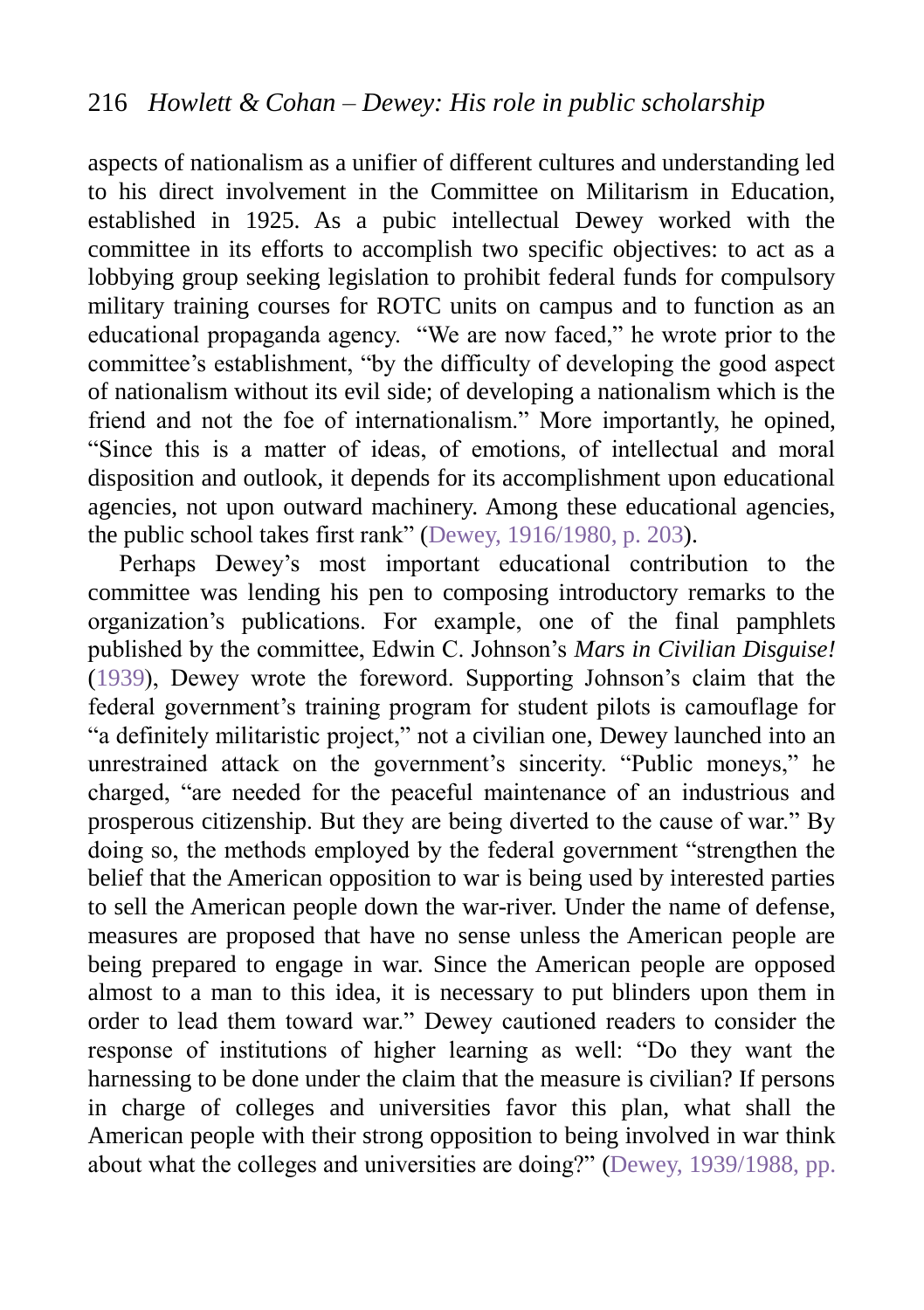#### 355-356).

Dewey's contributions to post-World War I peace thought and to the subsequent development of peace education has largely been ignored by scholars. It should not be. Given the current state of world affairs, it is all the more stunning why those in the field of education have not taken a closer look at Dewey's intellectual contributions to peace thought and action. Regardless of his philosophical shortcomings in the political realm, belief in an altruistic human nature, and insistence that an educated public was capable of changing an entrenched political system, he nonetheless offered a different way of defining democracy: more fitting as an "instrument" of peace rather than making the world safe. He called for a civic engagement against war, noting that democracy is a disposition that seeks to bridge differences, form common interests, reflect critically on beliefs and values, and promote knowledge addressing the core challenges of a global village. As a public intellectual, Dewey separated himself from the application of disciplinary knowledge and expertise by insisting that passive communities become part of the public debate.

Dewey also helped make respectable the powerful secular impulse, which remodeled and reorganized the post-World War I peace movement. His call for peace between international states was tied to his seeking alternatives to institutionalized violence. He also aligned his thinking with radicalized nonpacifists who argued that war is less a social sin than it is a symptom of systemic social injustice. He legitimized the view that one does not have to be an absolute pacifist to be against war. He helped popularize the current feeling that one can still support their country but remain committed to promoting the idea of conflict resolution—not armed intervention—as the most desirable means for eradicating all forms of social oppression and disputes between nation states. In fact, since the Vietnam War this secularist attitude has grown and expanded to the point where, ideologically, many Americans subscribe to it.

Reevaluating his philosophy also made the transition easier for Dewey when he joined ranks with more liberal elements within the postwar peace movement. Reenergized and refocused, the "modern" peace movement witnessed a growing radicalization of pacifism; personal witness for peace became less inward and more outspoken in terms of social and political action. Liberal pacifism struck a responsive chord in Dewey's postwar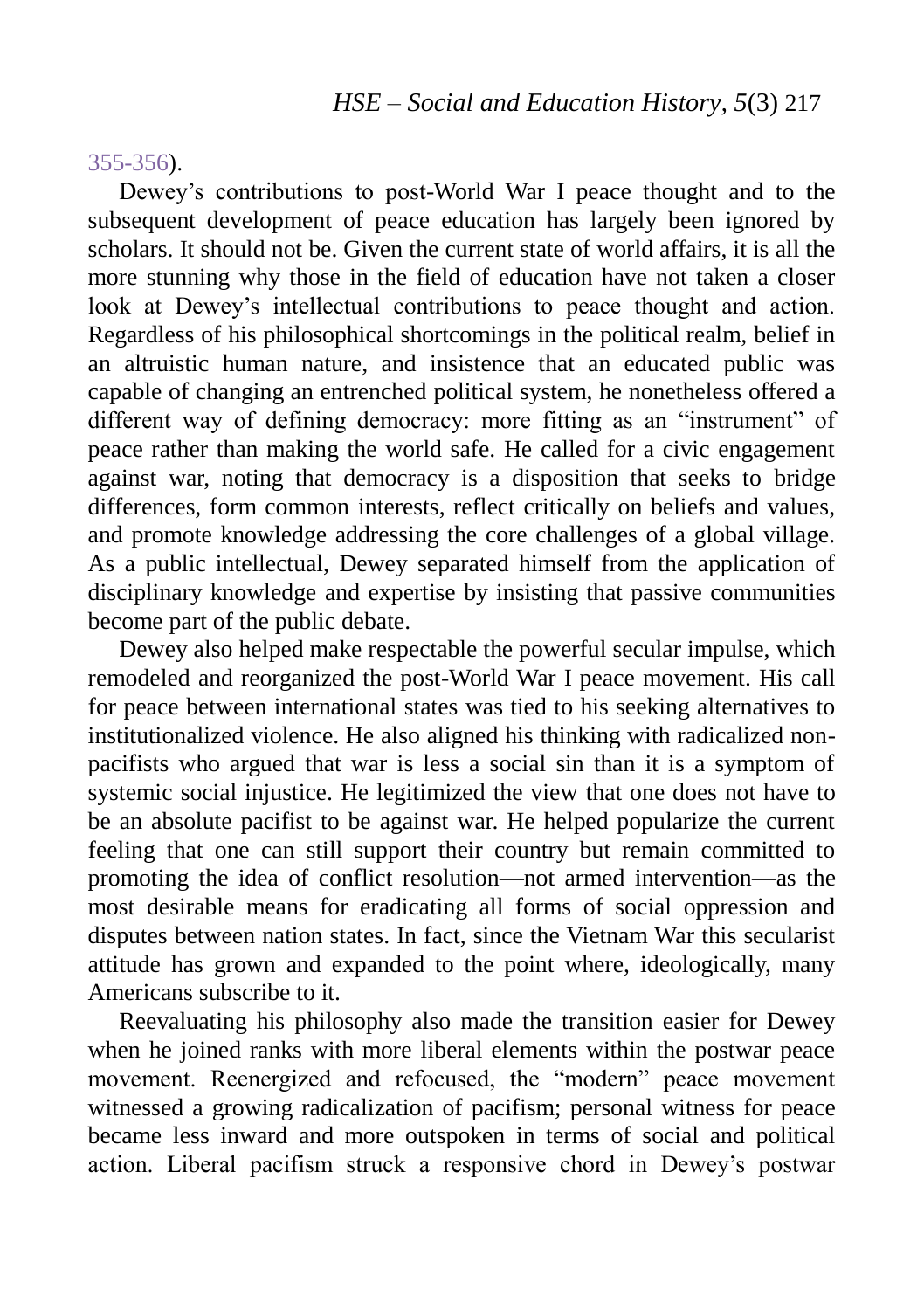pragmatic approach to international politics and domestic reform. Traditional pacifists who had long asserted that the means determine the ends were in line with Dewey's philosophical position that ethical decisions, tied to nonviolent force, were now relative to the demands of time and place. Equally significant, the postwar peace reformers, condemning violence in contrast to the traditional dictates of nonresistance, were also willing to sanction some aspects of coercion as a means of redressing racial, social, and economic injustice.

As a matter of principle, the horrors associated with the destructiveness and massive casualties—combatant and civilian—of World War 1 had convinced him that war was an embodiment of collective behavior orchestrated and propagated by powerful interest groups who were able to influence the psychology of the masses in favor of armed conflict corrupting the entire social order as well as its political structure. He thus began working from that principle to use his philosophy and educational theories to establish alternative means for resolving human conflicts and to develop forms of group harmony so that the means—the instrument of peace—might persist as an ongoing social dynamic in the lives of all individuals. In keeping with his understanding of the importance of community, moreover, he backed the concept of a global order for the larger society to emulate. And instrumentalism he viewed as a reform measure for replacing the political policies, social institutions, and cultural patterns that continued to prevent the triumph of lasting peace.

Antiwar activists, along with committed pacifists who now believed that peace required social reform as well as social order, tipped the scales in favor of Dewey's support. The modern (that is, postwar) peace activists were quick to point out that their predecessors represented an uncontroversial establishment reform effort. In their view American society and institutions would first have to fundamentally change if the United States wished to take a leading role in reforming international relations. More importantly, as historian Nigel Young (2013) observed, modern peace activists, not only added a moral dimension to their methods, but also "a theory of conflict and a dialectic of action in a struggle that became an 'experiment with truth': testing ideas through political dialogue, exemplary conduct, and communication during conflict, rather than through political violence. In the United States, Gandhi's ideas of nonviolent resistance blended with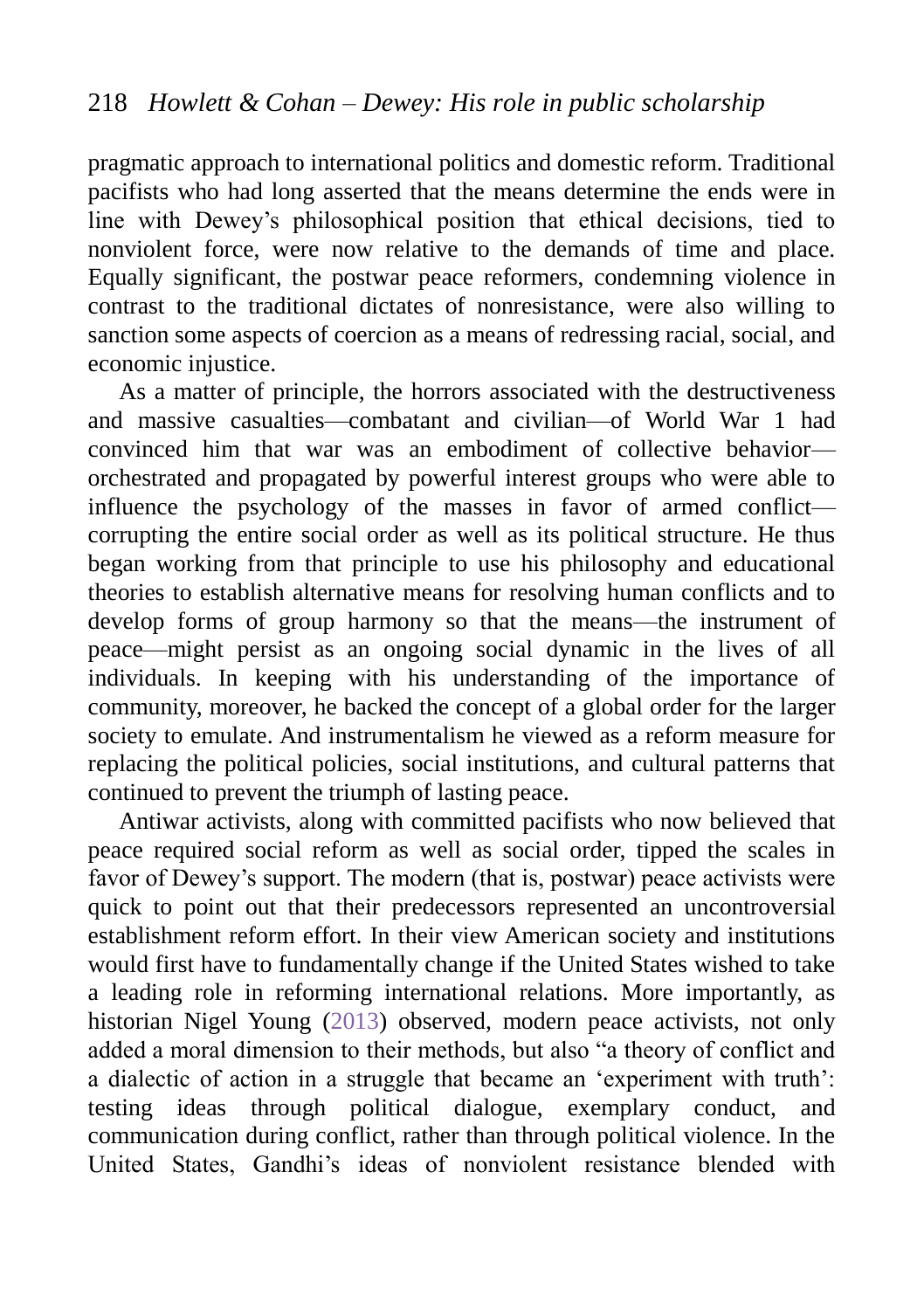Reinhold Niebuhr's pacifism, John Dewey's pragmatism, and other strands of peace thought and civil disobedience" (Young, 2013, p. 160).

Furthermore, Dewey's rationale for supporting the "modern" peace movement as realistic, not utopian, is premised on his call for a democratized international system in which responsible policy makers would follow the lead of the public, managing peace through applied social justice and world agencies. The "modern" movement also rejected the "sentimental" nationalism of the prewar peace movement and the exclusivity of national self-determination in favor of a "higher" nationalism, which responded to the collective wisdom of the modern populace. Dewey certainly appreciated the "modern" peace movement's grassroots militancy and secularism as realistic alternatives to state-sponsored war; its increased acknowledgment of the economic causes of war; its willingness to challenge social elitist tendencies, within and without the movement; and its determination to initiate direct political, nonviolent action from the bottom up. The movement represented a desire to experiment with new ideas and tactics to accomplish its goals of world peace and social justice. Dewey's support was also tied to his realization that the United States could not escape the violence of modern war unless Americans were willing to assist in the reordering of international relations to mitigate national rivalries before they broke the chains of interdependence and drew the nation into another global conflict. He was indeed aware that public sentiment for building a lasting world peace was sincere and genuine, and he sought to cash in on it.

Instructively, it is incumbent upon readers to revisit Dewey's (1916) magnum opus, *Democracy and Education*, to capture the essence of his perception of national sovereignty, which he considered a major impediment to world peace. At the time he was writing this work he observed that,

Each [nation] is supposed to be the supreme judge of its own interests. and it is assumed as a matter of course that each has interests which are exclusively its own. To question this is to question the very idea of national sovereignty which is assumed to be basic to political practice….  $(p. 97)$ 

But that is exactly what he called upon educators to do for,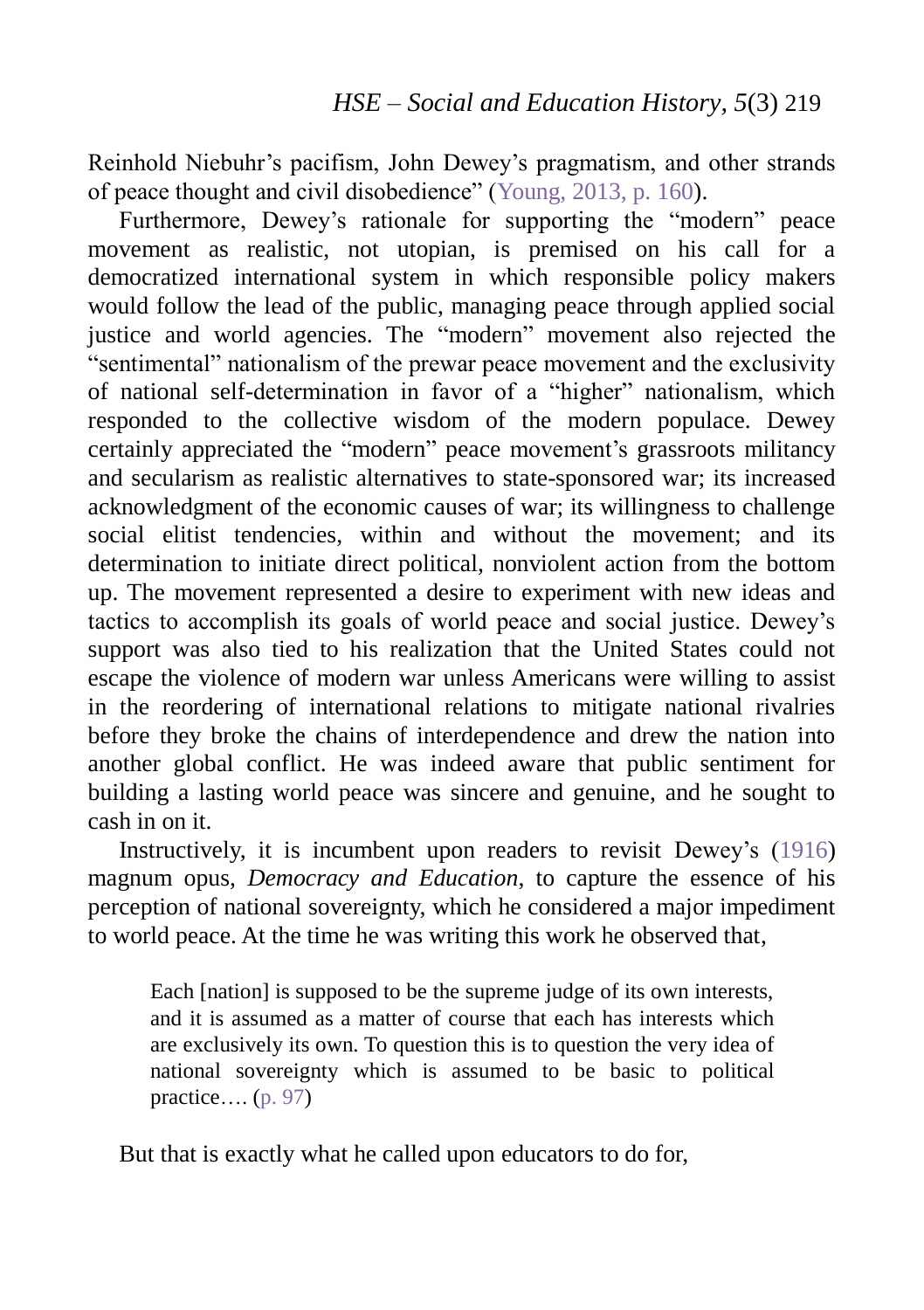#### 220 *Howlett & Cohan – Dewey: His role in public scholarship*

This contradiction…between the wider sphere of associated and mutually helpful social life and the narrower sphere of exclusive and hence potentially hostile pursuits…, exacts of educational theory a clearer conception of the meaning of 'social' as a function and test of education than has yet been attained (Dewey, 1916, p. 98)

The message he left for future generations of educators for peace was for them to alter the environmental forces elevating the principle of national sovereignty as inviolable and replace it, as noted by him previously, with "…whatever binds people together in cooperative pursuits…apart from geographical limitations…[and the] provisional character of national sovereignty in respect to the…more fruitful association of intercourse of all human beings with one another must be instilled as a working disposition of the mind" (p. 98).

### **Notes**

This article is based, in small part, upon a much larger study of Dewey's peace activism published by Southern Illinois University Press (2016) and is entitled, *John Dewey, America's Peace-Minded Educator.*

#### **References**

- American Educational Research Association. (2015). 2016 *Annual meeting call for submissions*. Retrieved from [http://www.aera.net/EventsMeetings/AnnualMeeting/2016AnnualMeetin](http://www.aera.net/EventsMeetings/AnnualMeeting/2016AnnualMeetingTheme/tabid/15861/Default.aspx) [gTheme/tabid/15861/Default.aspx](http://www.aera.net/EventsMeetings/AnnualMeeting/2016AnnualMeetingTheme/tabid/15861/Default.aspx)
- Boydston, J. A. (Ed.). (1969-1991). *The collected works of John Dewey, 1882-1953.* Carbondale, IL: Southern Illinois University Press.
- Carter, C. C. (2010). Teacher preparation for peace education. In C. C. Carter (Ed.), *Conflict resolution and peace education* (pp. 187-200). New York, NY: Palgrave Macmillan.
- Clopton, R. W., & Ou, T. C. (Eds.). (1973). *John Dewey: Lectures in China, 1919-1920*. Honolulu, HI: University of Hawaii Press.
- Curti, M. (1967). John Dewey and nationalism. *Orbis*, *10*, 1109-1117.
- Curti, M. (1968). *The roots of American loyalty*. New York, NY: Atheneum.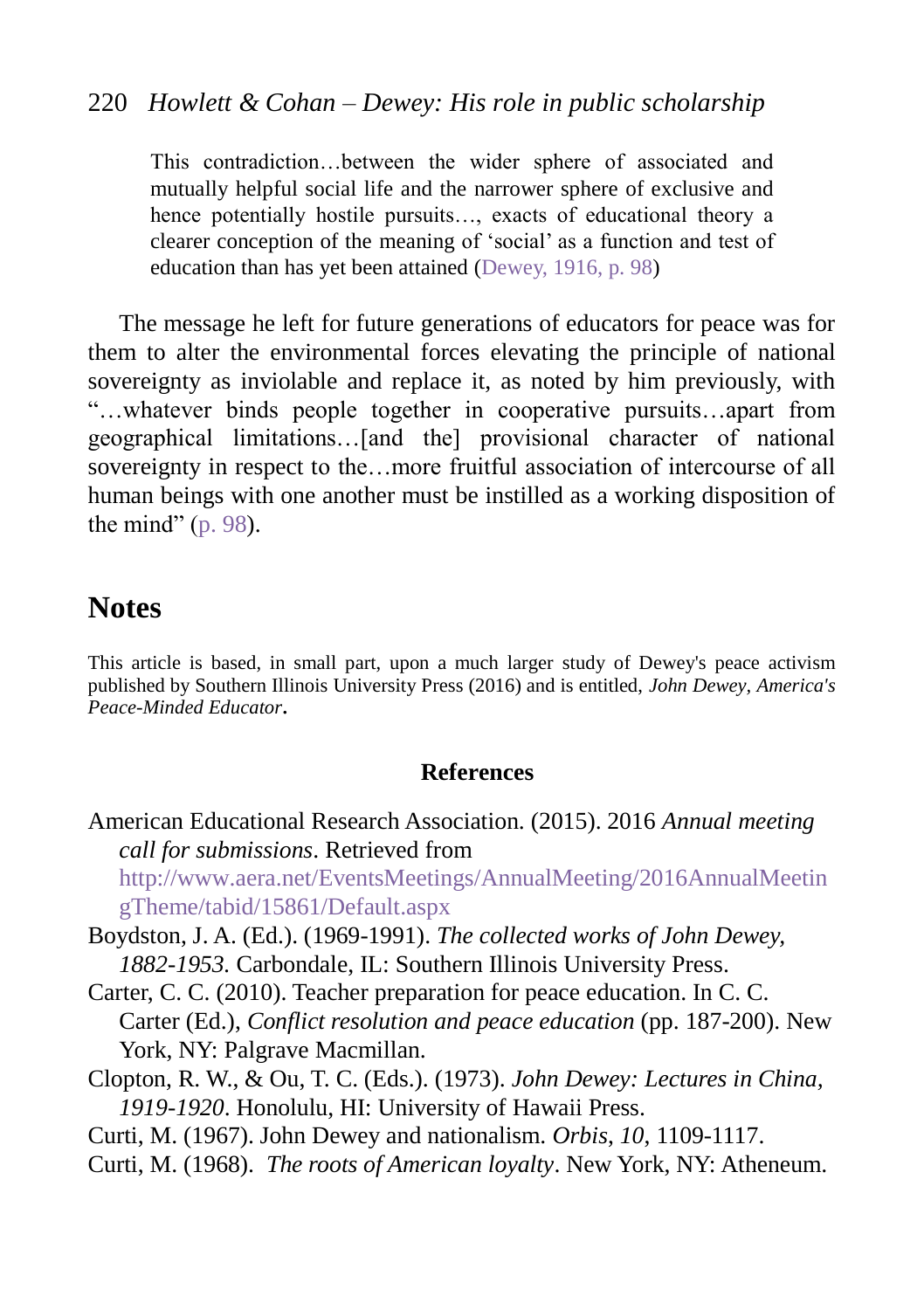- DeBenedetti, C. (1968). *American internationalism in the 1920's: Shotwell and the Outlawrists.* (Unpublished doctoral dissertation). University of Illinois, Chicago: IL.
- DeBenedetti, C. (1980). *The peace reform in American history*. Bloomington, IN: Indiana University Press.
- Dewey, J. (1916). *Democracy and education*. New York, NY: Macmillan.
- Dewey, J. (1916/1980). Nationalizing education. In J. A. Boydston (Ed.), *The middle works of John Dewey, Vol. 10,* (pp. 202-210). Carbondale, IL: Southern Illinois University Press.
- Dewey, J. (1923). The schools as a means of developing a social consciousness and social ideals in children. *Journal of Social Forces, 1,* 513-517. Retrieved from<https://www.jstor.org/stable/3005121>
- Dewey, J. (1923a). *Outlawry of war: What it is and is not.* Chicago, IL: American Committee for the Outlawry of War.
- Dewey, J. (1939/1988)] [1988]. Foreword to Johnson's *Mars in civilian disguise!* In J. A. Boydston (Ed.), *The later works of John Dewey*, *Vol. 14,* (pp. 355-356). Carbondale, IL: Southern Illinois University Press.
- Dewey, J. (1971 rev.) *How we think*. Chicago, IL: Henry Regnery Co.
- Ekirch, A. A. (1956). *The civilian and the military*. New York, NY: Oxford University Press.
- Ferrell, R. E. (1953). *Peace in their time: The origins of the Kellogg-Briand Pact*. New Haven, CT: Yale University Press.
- Levinson, S. O. (1918, March 9). The legal status of war. *New Republic*, *16*, 171-173.
- Levinson, S. O. (1918a, December 9, 1918). [*Salmon O. Levinson papers*]. Joseph R. Regenstein Library, University of Chicago, Chicago IL.
- Limberg, M. (2014). In relation to the Pact: Radical pacifists and the Kellogg-Briand Pact, 1928-1929. *Peace & Change*, *39*(3), 395-420[. doi:](http://onlinelibrary.wiley.com/doi/10.1111/pech.12079/abstract)  [10.1111/pech.12079](http://onlinelibrary.wiley.com/doi/10.1111/pech.12079/abstract)
- Martin, J. (2002). *The education of John Dewey*: *A Biography.* New York, NY: Columbia University Press.
- Patterson, D. S. (1976). *Toward a warless world: The travail of the American peace movement, 1887-1914*. Bloomington, IN: Indiana University Press.
- Ratner, J. (Ed.). (1929). *Characters and events. Vol. II.* New York, NY: Henry Holt & Co.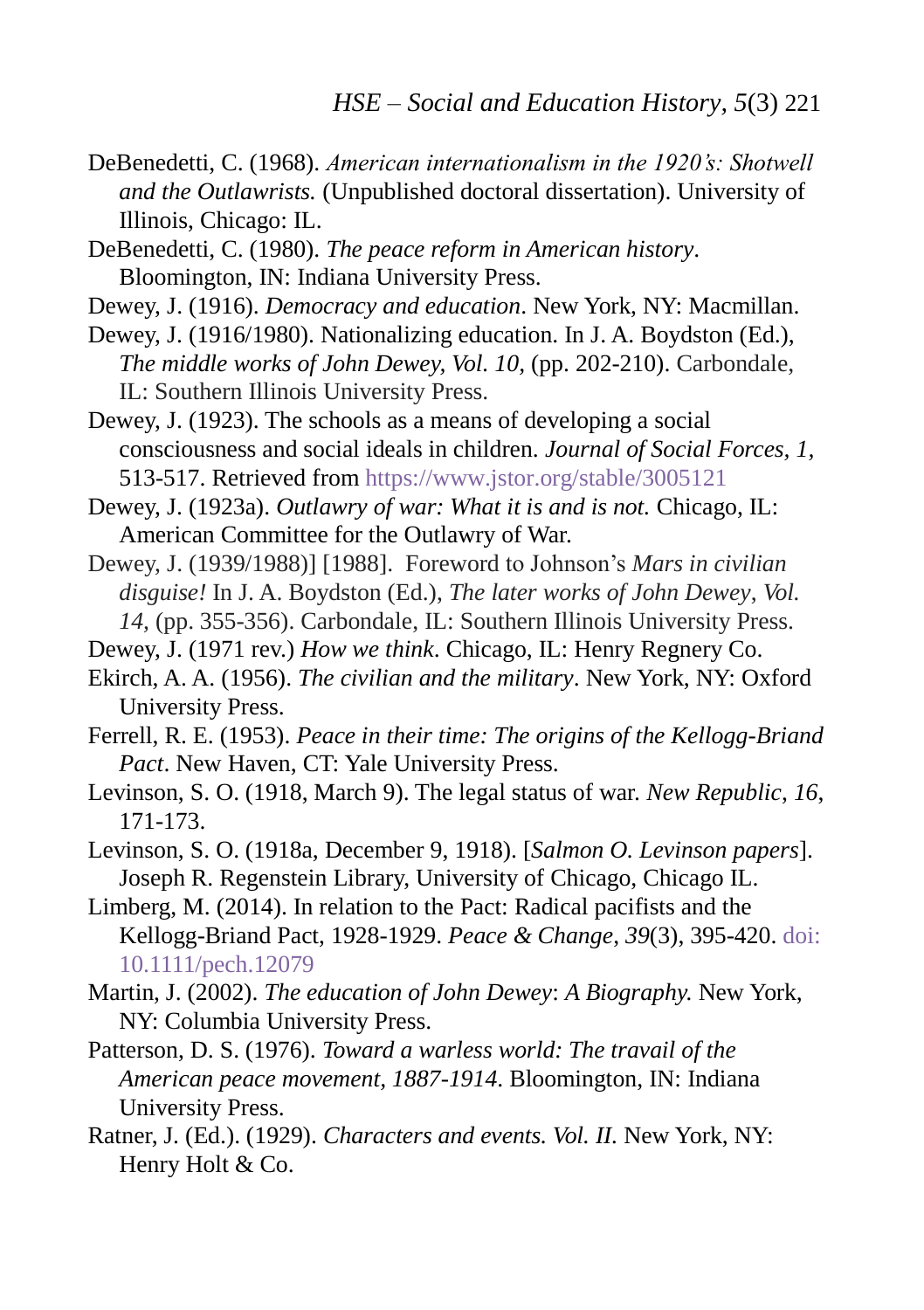- 222 *Howlett & Cohan – Dewey: His role in public scholarship*
- Stoner, J. E. (1943). *S. O. Levinson and the Pact of Paris*. Chicago, IL: University of Chicago Press.
- Westbrook, R. (1991). *John Dewey and American democracy.* Ithaca, NY: Cornell University Press.
- Young, N. (2013). Concepts of peace: From 1913 to the present. *Ethics and International Affairs, 27*, 157-173. doi: [10.1017/S0892679413000063](http://dx.doi.org/10.1017/S0892679413000063)

**Dr. Charles F. Howlett**. Professor, education división. Molloy College (USA)

**Audry Cohan.** Professor, education division. Molloy College (USA)

**Contact Address:** Acohan@molloy.edu